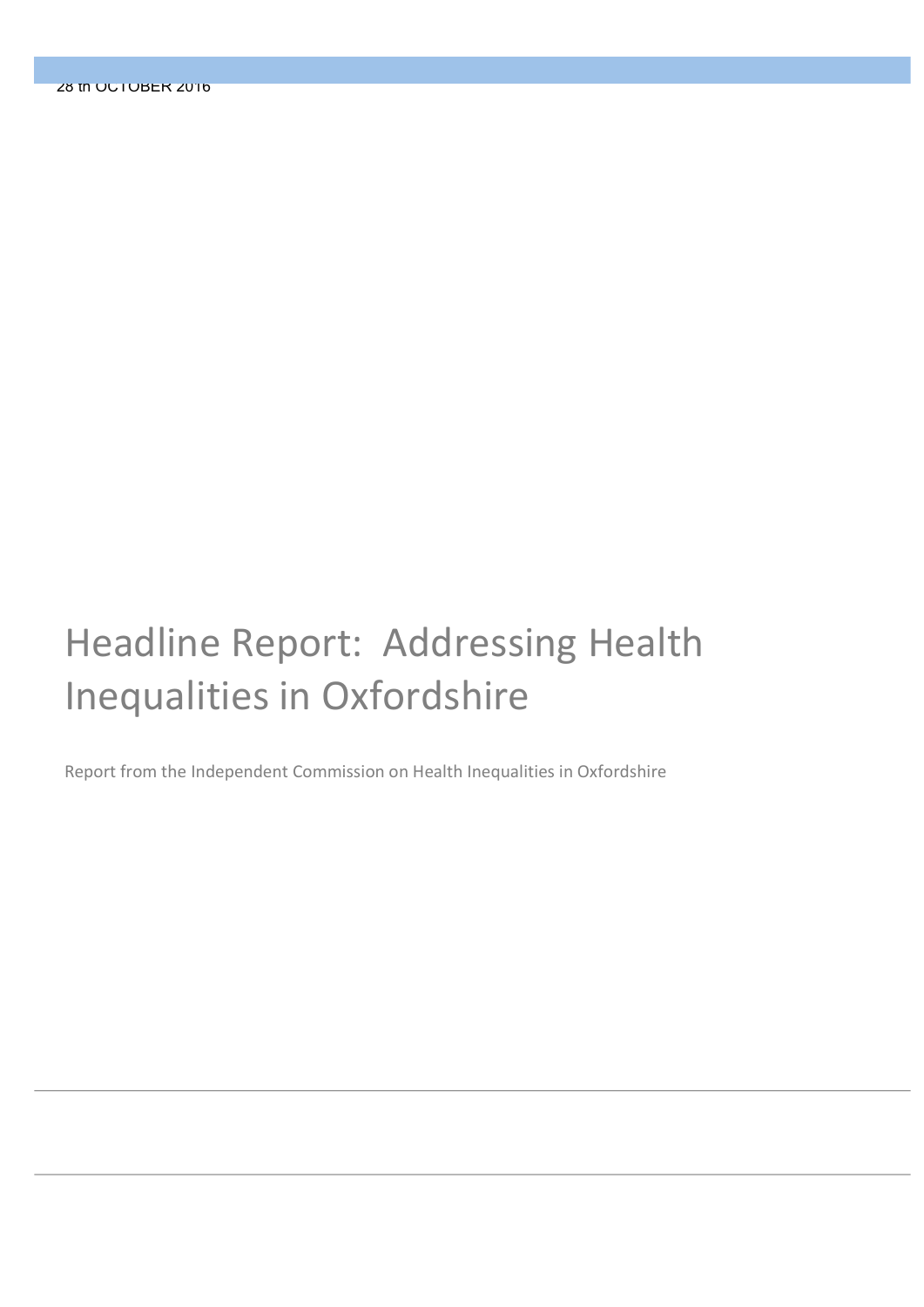# **Table of Contents**

| 2.1. The profound influence and impact of poverty on health needs to be widely recognised and systematically |  |
|--------------------------------------------------------------------------------------------------------------|--|
|                                                                                                              |  |
| 2.2. Commitment to prevention needs to be reflected in policies, resources and prioritization7               |  |
|                                                                                                              |  |
| 2.4. Statutory and voluntary agencies need to be better co ordinated to work effectively in partnership      |  |
| 2.5. Data collection and utilization needs to be improved for effective monitoring of health inequalities 10 |  |
|                                                                                                              |  |
|                                                                                                              |  |
|                                                                                                              |  |
|                                                                                                              |  |
|                                                                                                              |  |
|                                                                                                              |  |
|                                                                                                              |  |
|                                                                                                              |  |
|                                                                                                              |  |
|                                                                                                              |  |
|                                                                                                              |  |
|                                                                                                              |  |
|                                                                                                              |  |
|                                                                                                              |  |
|                                                                                                              |  |
|                                                                                                              |  |
|                                                                                                              |  |
|                                                                                                              |  |
|                                                                                                              |  |
|                                                                                                              |  |
|                                                                                                              |  |
|                                                                                                              |  |
|                                                                                                              |  |
| APPENDIX 1: ECONOMIC IMPACT ESTIMATES TO SUPPORT THE BUSINESS CASE FOR INVESTMENT IN                         |  |
| THE SOCIAL DETERMINANTS OF HEALTH - EVIDENCE GATHERED BY THE KING'S FUND 23                                  |  |
|                                                                                                              |  |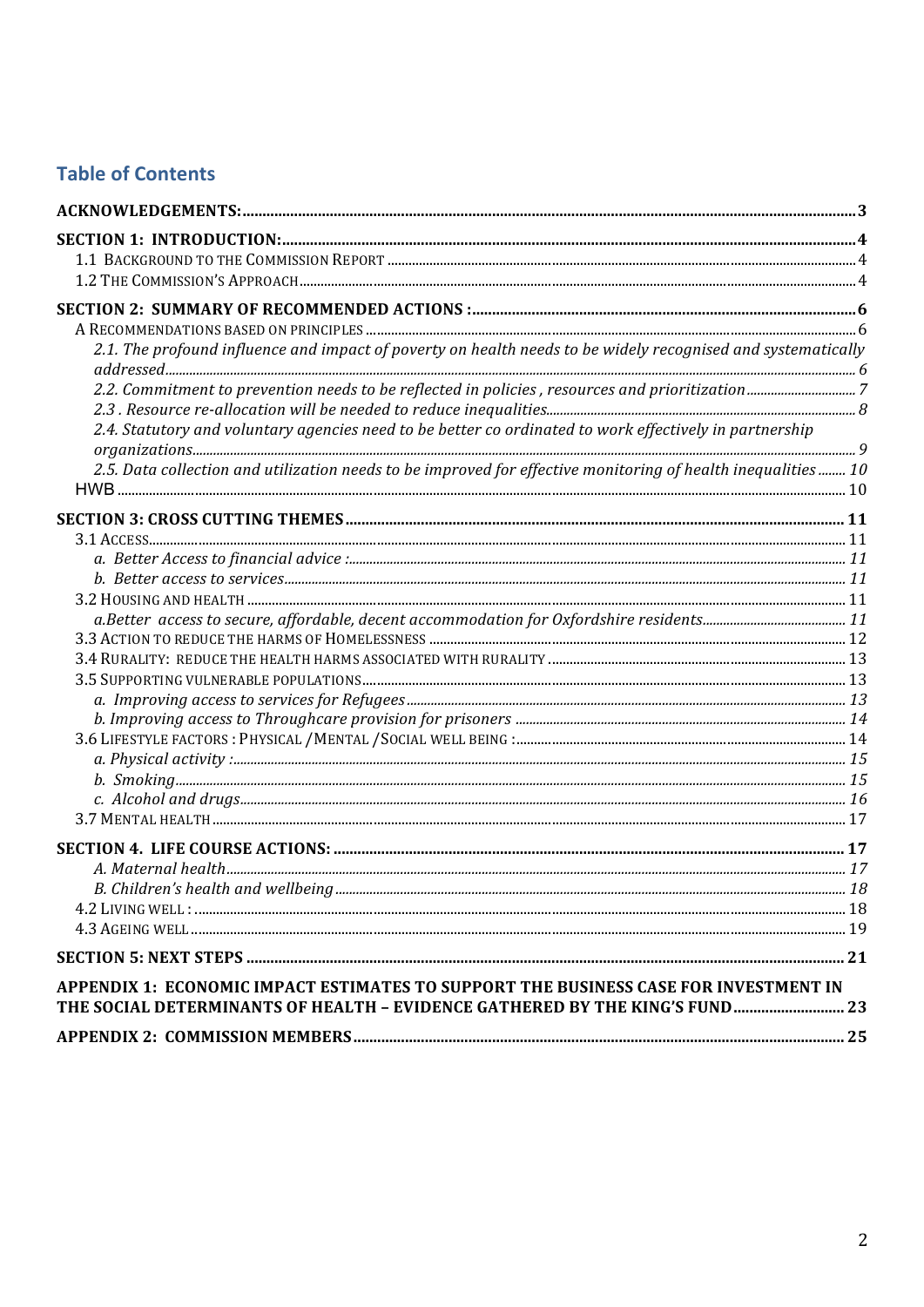# **Acknowledgements:**

The Commission would like to thank

- The members of the Commission Support Group, convened by the CCG, who gave unstintingly of their expertise and advice, providing useful contacts for the Commission and its secretariat
- The co-opted members of the group, and members of its wider support network, who provided their support and specialist expertise at various stages of the evidence gathering. These include, but are not restricted to Patrick Taylor, Lonah Hebditch, Mandy Rose, Maggie Dent, Emily Phipps and Jackie Wilderspin.
- The members of the public who came along to the evidence sessions to provide their input and views
- The many people from across the statutory, voluntary and private sectors who produced written submissions, gave oral evidence, and attended the evidence gathering sessions.
- Professor Paul Johnstone, Clare Laurent and her team at PHE, Sir Michael Marmot and Poppy Jaman.
- Allison Thorpe for her secretarial support holding the process together

Their support and input were invaluable.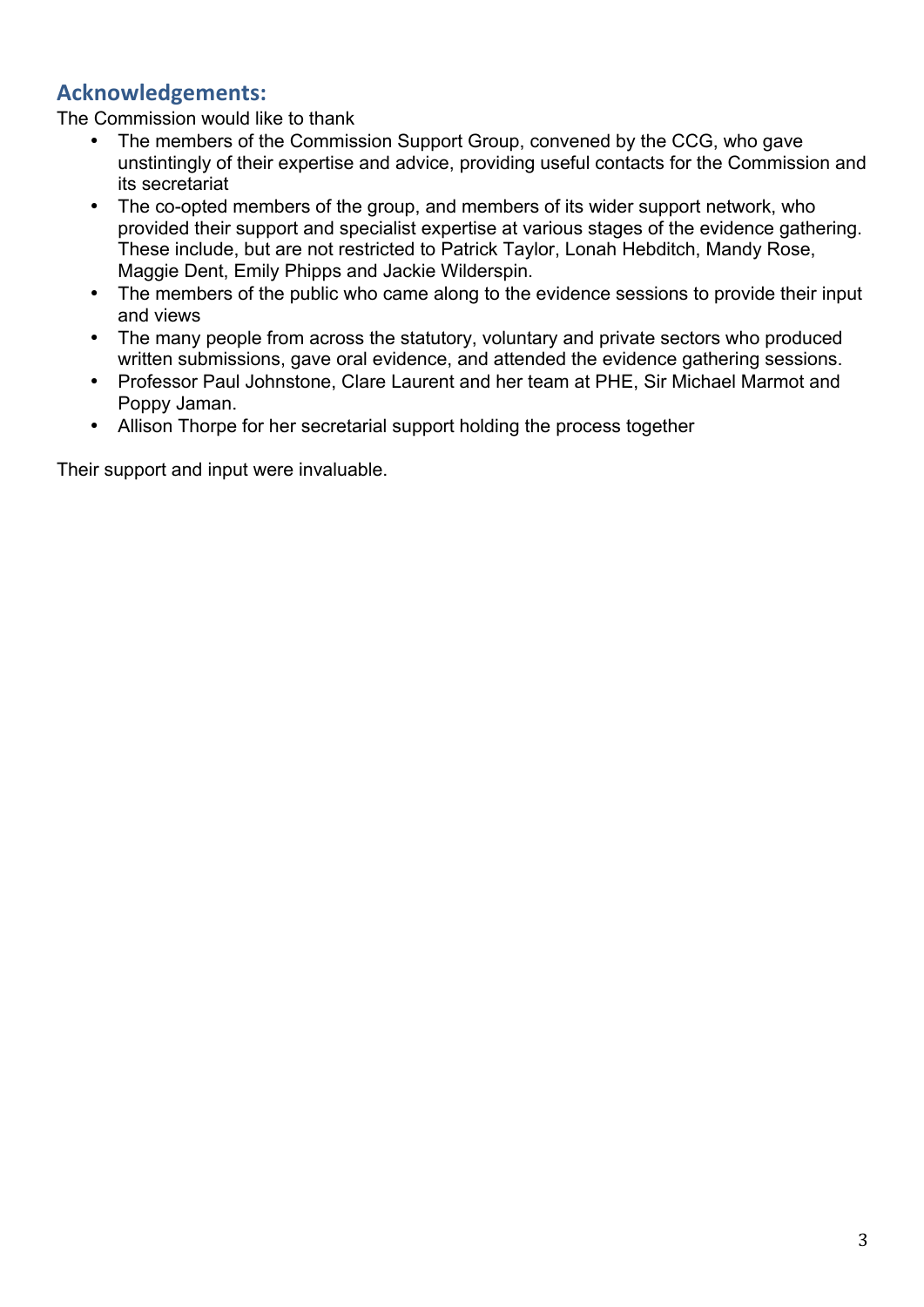# **Section 1: Introduction:**

*"Right now, if you're born poor, you will die on average nine years earlier than others. If you're black, you're treated more harshly by the criminal justice system than if you're white. If you're a white, working-class boy, you're less likely than anybody else to go to university."*

#### *Source: Teresa May, Prime Minister*

Health inequalities are preventable and unjust differences in health status. People in lower socioeconomic groups are more likely to experience chronic ill health and die earlier than those who are more advantaged. But as Sir Michael Marmot has highlighted, health inequalities are not just poor health for poorer people but affect us all – "it is not about them, the poor, and us the non poor: it is about all of us below the very top who have worse health than we could have. The gradient involves everyone.'[<sup>i</sup>] Addressing health inequalities is a priority for the World Health Organisation [ii] and remains central to the UK government's health strategy, the Five year Forward View [iii], which provides quidance to the NHS. The open letter from the Secretary of State for Health in February 2016 makes it clear that all communities are expected to have plans in place to narrow the gap and reduce overall inequalities in their health.  $I^{iv}$  Local authorities, strengthened by the recent move of public health departments, have inequalities duties – introduced for the first time by the Health and Social Care Act 2012.

#### **1.1 Background to the Commission Report**

The Oxfordshire Commission on Health Inequalities was established at the request of the Oxfordshire Health and Wellbeing Board[HWB]. The HWB had recognized that in addition to the human costs, the cost of health inequalities to the NHS is unacceptable. It is currently estimated at £5.5bn nationally, and economic losses associated with health inequalities due to lost production, higher benefit payments and lost taxes have been estimated at £31-33bn. The economic benefits of addressing inequalities are clearly demonstrated in Appendix 1 which presents costs of illnesses and benefit analyses of interventions. Thus addressing inequalities will strengthen the economic well being of the county as well as the health of its population.

## **1.2 The Commission's Approach**

Informed by the Marmot Review of 2010, the Commission (for membership see Appendix 2) adopted an approach, which would enable it to consider factors, which would make recommendations to:

- Give every child the best start in life
- Enable all children, young people and adults to maximise their capabilities and have control over their lives
- Create fair employment and good work for all
- Ensure a healthy standard of living for all
- Create and develop healthy and sustainable places and communities
- Strengthen the role and impact of ill-health prevention

The overall aim of the Commission is to make recommendations that will reduce health inequalities. Its approach has been: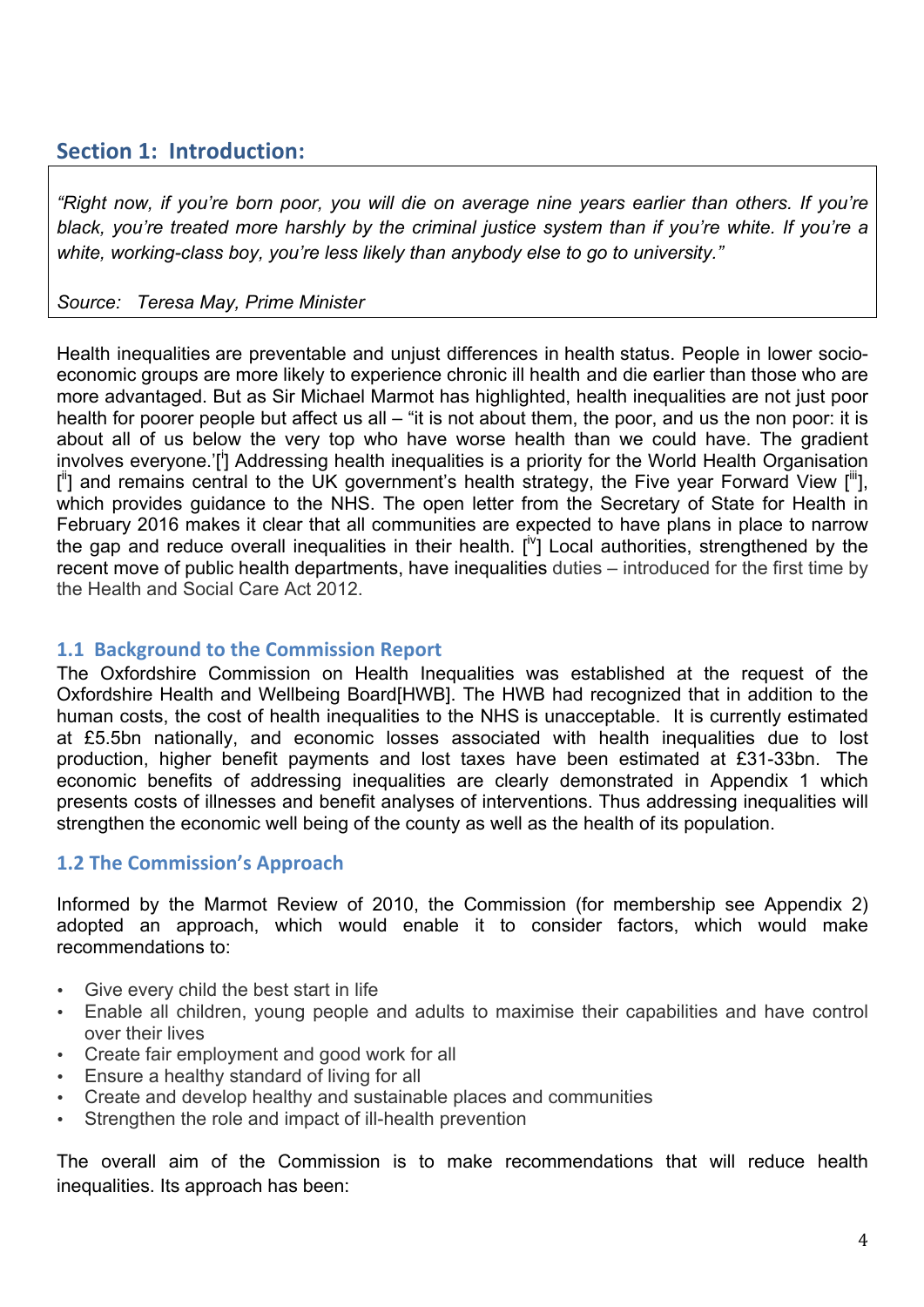- To draw upon local experience and sound evidence for effective action, which resonates with local, national and international policy directions
- To identify activities that can address health inequalities in Oxfordshire, giving robust examples of current and emerging best practice

The Commission has considered what is currently being done to identify and tackle health inequalities in Oxfordshire, drawing on documentary and oral evidence provided by statutory, voluntary and charitable organisations in the county. This includes the Annual Reports of the Director of Public Health, the Joint Strategic Needs Assessment, the Sustainability and Transformation planning process and other reports already in the public domain. The evidence sessions have been held in public, to encourage and enable input from Oxfordshire residents, and to ensure transparency.

The Commission used a lifecourse model to inform its deliberations. A lifecourse perspective highlights both critical periods of risk and also the accumulation of risk over an individual's lifetime and directs attention to how health inequalities operate at every level of development – pre conception, childhood, working age, and into the latter years of life.[ $^{\vee}$ .]

Each consultation session started with a presentation of the relevant available data on health inequalities, provided by the public health team.

This Headline report presents the main recommendations of the full report, structured to reflect the process followed.

#### **Recommendations 1-11 focus on the Common Principles (Box A) which emerged during the process of the Commission :**

These principles should inform all policy, resource allocations and practice across the county if health inequalities are not to become further entrenched or grow:

#### *Box A: Common Principles to address health inequalities*

.

*1.The profound influence and impact of poverty on health needs to be widely recognized and systematically addressed*

*2.Commitment to prevention needs to be reflected in policies, resources and prioritization 3.Resource allocation will be needed to reduce inequalities* 

*4.Statutory and voluntary agencies need to be better co ordinated to work effectively in partnership organizations using the Health in All Policies approach*

*5.Data collection and utilization needs to be improved for effective monitoring of health inequalities* 

**Recommendations 12-40 focus on common themes across the lifecourse,** drawing together many of the threads common to the other sessions. (Figure 1). These recommendations take into account not only geographic communities but also communities of common interest, particularly vulnerable groups most likely to suffer from health inequalities.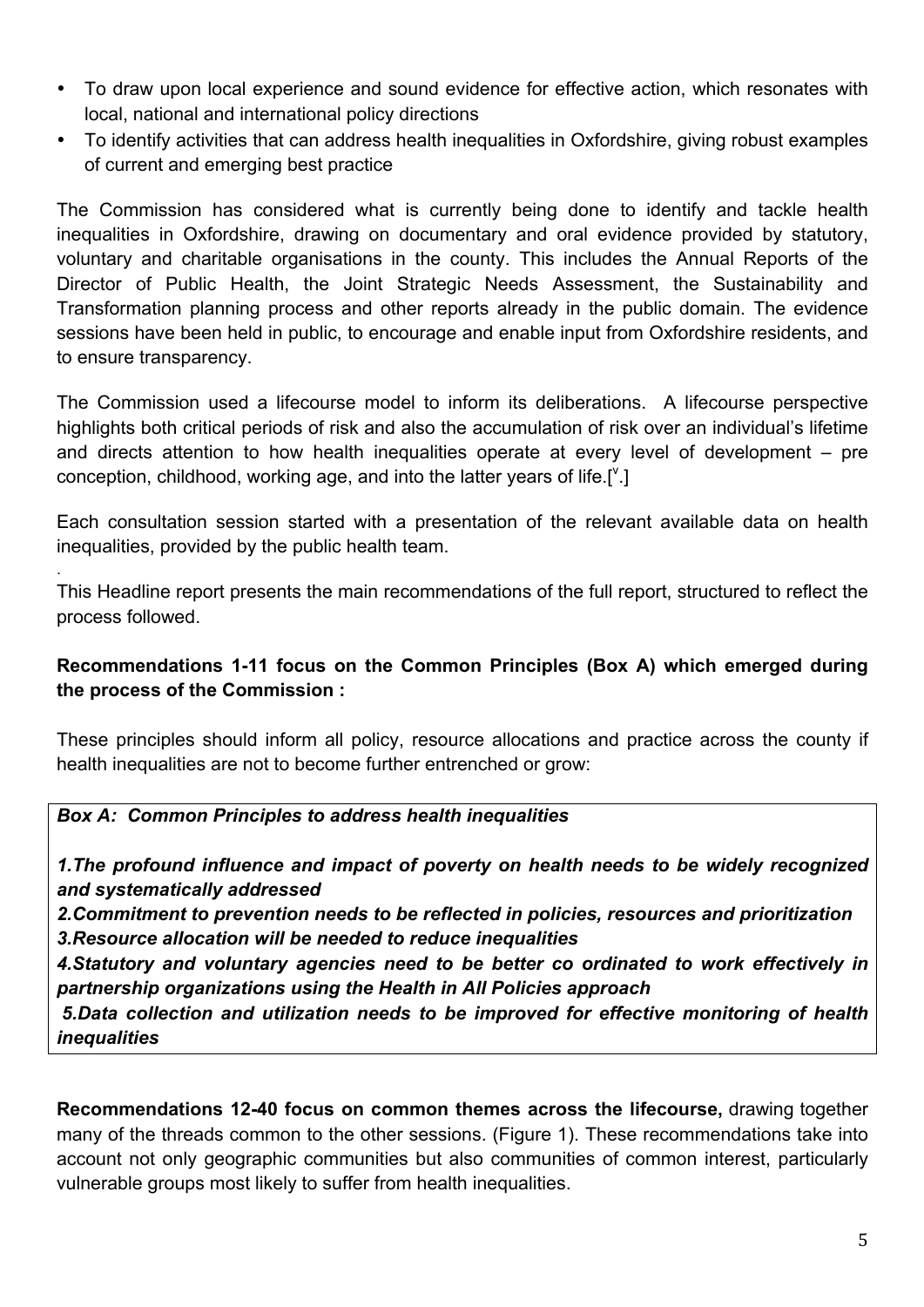

## **Recommendations 41-58 focus on stages of the life course**

- *Beginning well*: pre-pregnancy, the antenatal and perinatal period, and childhood,
- **Living well:** the middle years
- Ageing well: the latter years of life.

# **Section 2: Summary of recommended actions:**

## **A** Recommendations based on principles

# *2.1. The profound influence and impact of poverty on health needs to be widely recognised and systematically addressed*

*The difference in life expectancy between rich and poor is well known. Perhaps less well known but equally important… is the inequality in the years lived in good health.*

Source: House of Commons Health Committee Report on Public Health, September 2016

*The 2012 Social Value Act is an important piece of new legislation which places an onus on organisations spending public money to do so with an eye to improving social circumstances; spending it for the public good.*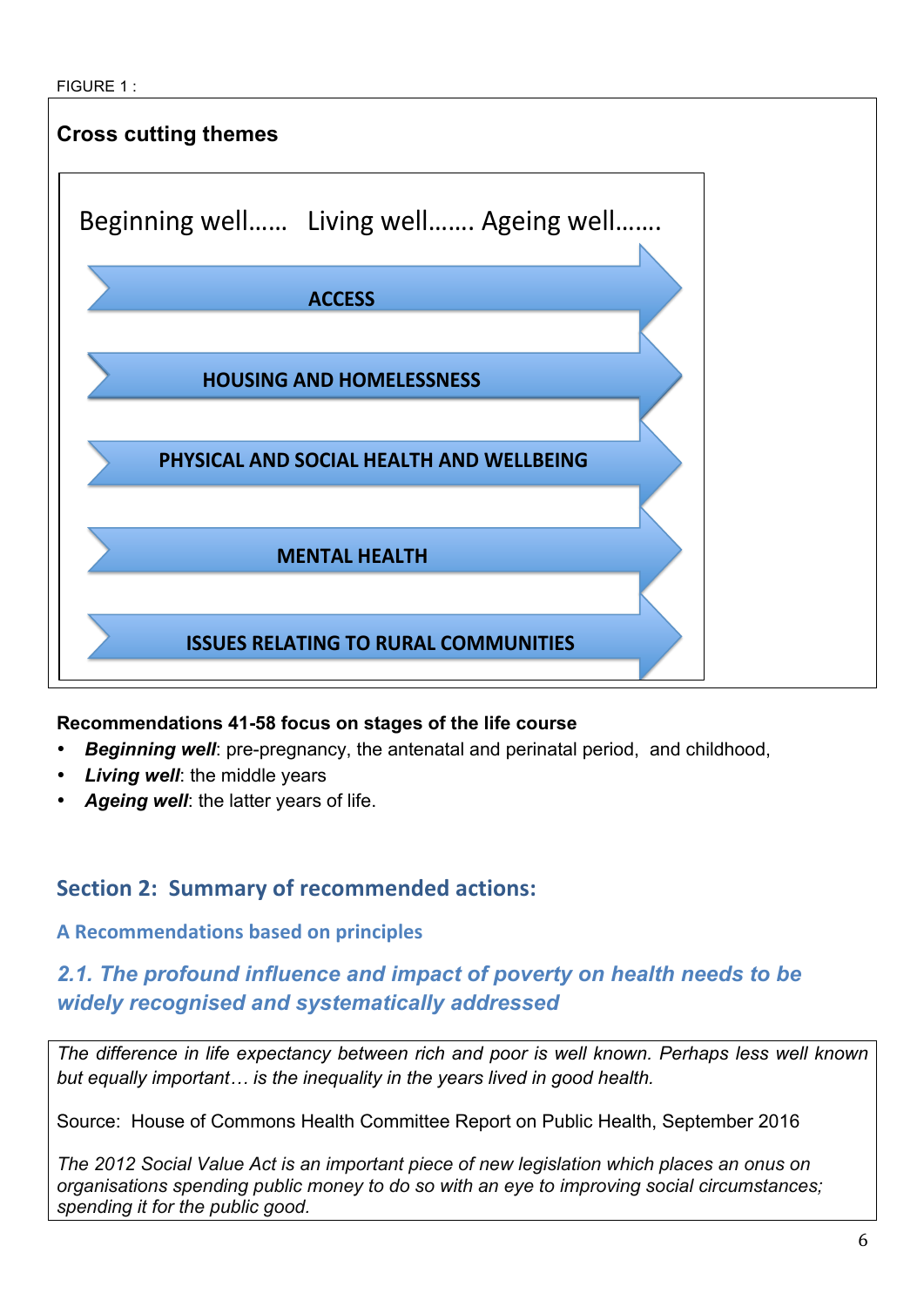Source: PHE Resources to support local action on health inequalities. https://www.gov.uk/government/news/phe-resources-support-local-action-on-health-inequalities

Poverty and disadvantage lead to poorer health. Mitigating the relationship between poverty and health is essential if we are to address the entrenched inequalities already present within Oxfordshire, and prevent further generations of Oxfordshire residents becoming adversely effected by circumstances beyond their immediate control – the wider determinants of health.

|    | <b>Recommendations</b>                                                                   | <b>Responsibility</b> |
|----|------------------------------------------------------------------------------------------|-----------------------|
| 1. | Statutory funding bodies need to do more to demonstrate their commitment                 | <b>HWB</b>            |
|    | to reducing inequalities. Their policies and plans should be scrutinized by              |                       |
|    | HWB on an annual basis.                                                                  |                       |
| 2. | Monitoring of the process of commissioning/service design to ensure it has   CCG/service |                       |
|    | taken inequalities into account in the design of new models of care and $ $ providers    |                       |
|    | innovations such as vanguards needs to be undertaken regularly.                          |                       |
| 3. | Local indicators on progress towards reducing inequalities should be                     | l PH                  |
|    | developed, with regular reporting to the Health and Wellbeing Board. This                | department in         |
|    | should be in place by the end of 2017                                                    | <b>OCC</b>            |

# *2.2. Commitment to prevention needs to be reflected in policies , resources and prioritization*

*An economic perspective is about more than counting the costs associated with poor health. It is about understanding how economic incentives can influence healthy lifestyle choices in the population.* 

Source: http://www.euro.who.int/en/about-us/partners/observatory/publications/studies/promotinghealth,-preventing-disease-the-economic-case

*While strong local political leadership can bring enormous benefits for public health, there is also the potential for tension between political priorities and evidence-based decision making. Clearer standards should be introduced and monitored transparently to improve accountability and to make sure that services to underrepresented or politically unpopular groups are maintained at an appropriate level.*

Source: House of Commons Health Committee, Public Health Report, September 2016

Numerous studies have shown that investment in primary and preventive care greatly reduces future health care costs, as well as increasing health[ $\mathrm{v}^{\mathrm{i} \text{ vi}}$ ]. In England only 4-5% of health spend is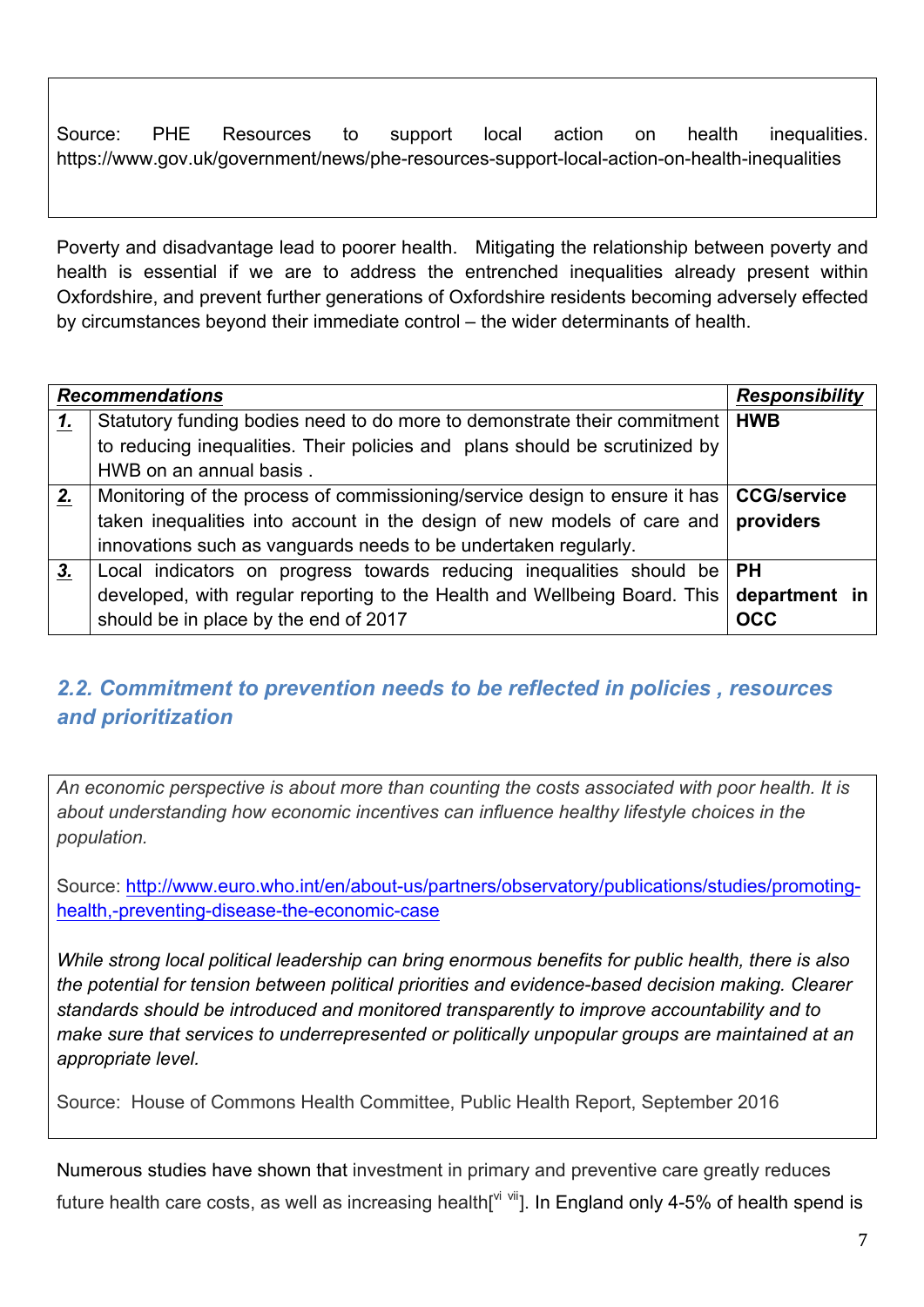focused on prevention activities[<sup>viii</sup>]. The Marmot review recommends this should be at least 7% [<sup>ix</sup>]. We have no reason to doubt that this also applies in Oxfordshire and that the current level of investment in prevention across all sectors is inadequate. Investment in prevention by all agencies is essential if progress in improving the health and wellbeing is to continue and to ensure that existing health inequalities do not grow and become further entrenched. This is not just about investment in essential public health services, but more broadly across all investments in the socioeconomic conditions which affect health to ensure that all resources are invested effectively and take account of the opportunities in all contacts with services.

|    | <b>Recommendations</b>                                                                                                                                                                                                                                                                                | <b>Responsibility</b>             |
|----|-------------------------------------------------------------------------------------------------------------------------------------------------------------------------------------------------------------------------------------------------------------------------------------------------------|-----------------------------------|
| 4. | Greater investment is needed in prevention, innovation and service<br>design both across the health and social care system and more<br>widely to mitigate the impact of poverty and health inequalities.<br>All NHS partners should state clearly their investment in<br>$\bullet$                    | <b>CCG</b><br><b>NHS</b>          |
|    | prevention.<br>The current level of spending on public health services<br>$\bullet$<br>through the ring fenced budget should be maintained<br>The HWB should track increased spending on prevention, (xi)<br>$\bullet$<br>and annually report to the public on progress made and<br>outcomes achieved | <b>HWB/Councils</b><br><b>HWB</b> |
| 5. | The needs of disadvantaged groups should be monitored to ensure<br>preventive programmes do not increase the inequalities gap, and<br>that programmes delivered to all raise the health of all, including<br>those who are most disadvantaged <sup>x</sup> .                                          | <b>HWB/STP</b><br>partners        |
| 6. | Core preventative services such as Health Visiting, Family Nurse<br>Partnership, School Health Nurses and the Public Health agenda<br>should be maintained and developed                                                                                                                              | <b>CCG</b>                        |

## *2.3 . Resource re-allocation will be needed to reduce inequalities*

*''Cuts to public health and the services they deliver are a false economy as they not only add to the future costs of health and social care but risk widening health inequalities. "*

Source: House of Commons Health Committee, Public Health post 2013, Second Report of Session 2016-7[<sup>xi</sup>]

Ensuring best value from investment is critical to the current and future health and wellbeing of Oxfordshire residents, and the future sustainability of the health and social care system. The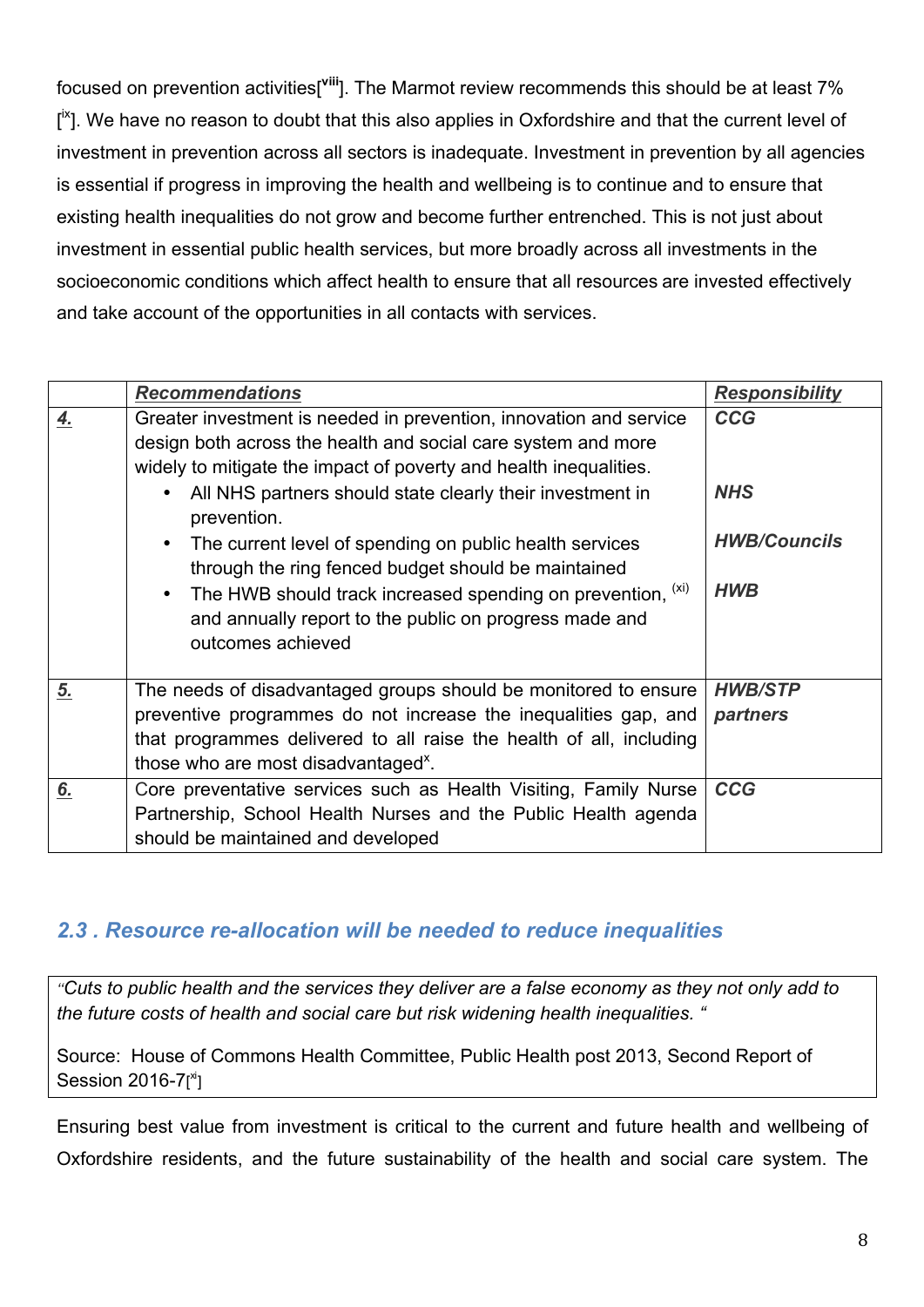evidence submitted to the Commission suggests that there are existing unmet needs in Oxfordshire.

|    | <b>Recommendations</b>                                                                                                                                                                                                                                                                                                                                                                                                                                                                                                                                                                                                                                                                | <b>Responsibility</b>        |
|----|---------------------------------------------------------------------------------------------------------------------------------------------------------------------------------------------------------------------------------------------------------------------------------------------------------------------------------------------------------------------------------------------------------------------------------------------------------------------------------------------------------------------------------------------------------------------------------------------------------------------------------------------------------------------------------------|------------------------------|
| 7. | Resource allocation should be reviewed and reshaped to deliver significant<br>benefit in terms of reducing health inequalities.<br>The CCG should actively consider targeting investment at GP<br>$\bullet$<br>surgeries and primary care to provide better support to deprived<br>groups, to support better access in higher need areas, and specifically<br>address the needs of vulnerable populations.<br>The CCG should conduct an audit of NHS spend, mapping health<br>spend generally and prevention activity particularly against higher<br>need areas and groups, setting incremental increasing targets and<br>monitoring progress against agreed outcomes.                | <b>CCG</b><br>CCG            |
|    | The ring fenced funding pot for targeted prevention should be<br>$\bullet$<br>expanded in higher need communities, using a systemwide panel of<br>stakeholders to assess evidence and effectiveness, with ongoing<br>independent evaluation of impact, including quantification of impact on<br>other health spend. $\lceil \cdot \rceil$<br>An Innovation fund/Community development and evidence fund<br>$\bullet$<br>should be created for sustainable community based projects including<br>those which could support use of technology and self care to have a<br>measurable impact on health inequalities, and improve the health and<br>wellbeing of the targeted populations. | <b>CCG/STP</b><br><b>CCG</b> |

# *2.4. Statutory and voluntary agencies need to be better co ordinated to work effectively in partnership organizations*

Whilst there was evidence of good partnership work in pockets in Oxfordshire, the Commission was also presented with many examples of where this could be made stronger. Addressing health inequalities in all policies should be given higher priority in Oxfordshire

"**Health in All Policies** is an approach to public **policies** across sectors that systematically takes into account the **health** implications of decisions, seeks synergies, and avoids harmful **health** impacts, in order to improve population **health** and **health** equity.

http://www.healthpromotion2013.org/health-promotion/health-in-all-policies

 

 $1$  This needs to engage people from the community and voluntary sectors, as well as people working in the statutory sector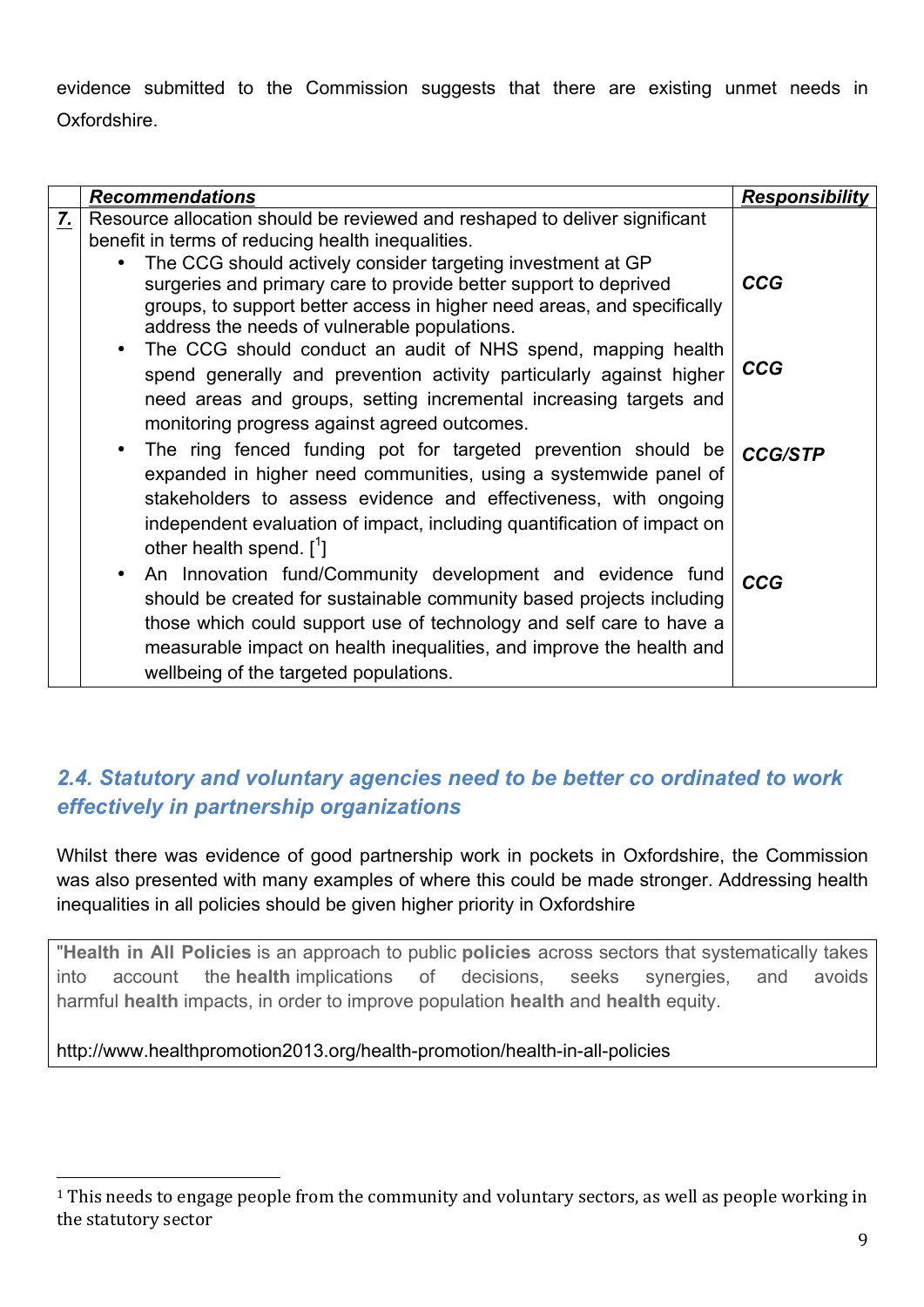|    | <b>Recommendations</b>                                                                                                                                                                                                                                                         | <b>Responsibility</b>             |
|----|--------------------------------------------------------------------------------------------------------------------------------------------------------------------------------------------------------------------------------------------------------------------------------|-----------------------------------|
| 8. | The Health in All Policies approach should be formally adopted<br>and reported on across NHS and Local Authority organizations,<br>engaging with voluntary and business sectors, to ensure the<br>whole community is engaged in promoting health and tackling<br>inequalities. | All<br>statutory<br>organisations |
|    | Regular review of progress should be undertaken by HWB                                                                                                                                                                                                                         | <b>HWB</b>                        |
| 9. | The presence of the NHS and of the voluntary sector should be<br>strengthened on the Health and Well Being Board                                                                                                                                                               | <b>HWB</b>                        |

# *2.5. Data collection and utilization needs to be improved for effective monitoring of health inequalities*

*''The new public health system is designed to be locally driven, and therefore a degree of variation between areas is to be expected. However, we are concerned that robust systems to address unacceptable variation are not yet in place. The current system of sector-led improvement needs to be more clearly linked to comparable, comprehensible and transparent information on local priorities and performance on public health.''*

*Source: House of Commons Health Committee Report*

 

Data collection on health inequalities in the county is patchy and not adequately utilized in policy and resource allocation decisions. During the process of consultation we found it difficult to get good data on Black and Ethnic Minority Communities in the county as well as on other  $d$ isadvantaged groups<sup>2</sup>:

|    | <b>Recommendations</b>                                                                                                                                                                                                                                                                                                                                                                                       | <b>Responsibility</b> |
|----|--------------------------------------------------------------------------------------------------------------------------------------------------------------------------------------------------------------------------------------------------------------------------------------------------------------------------------------------------------------------------------------------------------------|-----------------------|
| 10 | The data on health inequalities available through PHE/NHS and<br>other routine sources should be regularly reported to all statutory<br>organisations and made available to the public.                                                                                                                                                                                                                      | <b>PH</b> Dept        |
| 11 | Gaps in data collection on the health of BME communities, those<br>with learning difficulties and other vulnerable groups at greater<br>risk of poor health should be addressed and data used to inform<br>resource allocation decisions. This includes encouraging all<br>public sector organisations and organisations who do work on<br>behalf of these organisations to be fully Equality Act compliant. | <b>HWB</b>            |

<sup>&</sup>lt;sup>2</sup> This is a concern, given that this is one of the protected characteristics covered by the Equality Act. The Commission believe there is a need for focused effort encouraging all public sector organisations (and all organisations & parties who do work on behalf of those organisations) to be fully Equality Act compliant, as this would support good quality data collection that can then be used to inform decision making in a number of areas, including health inequalities.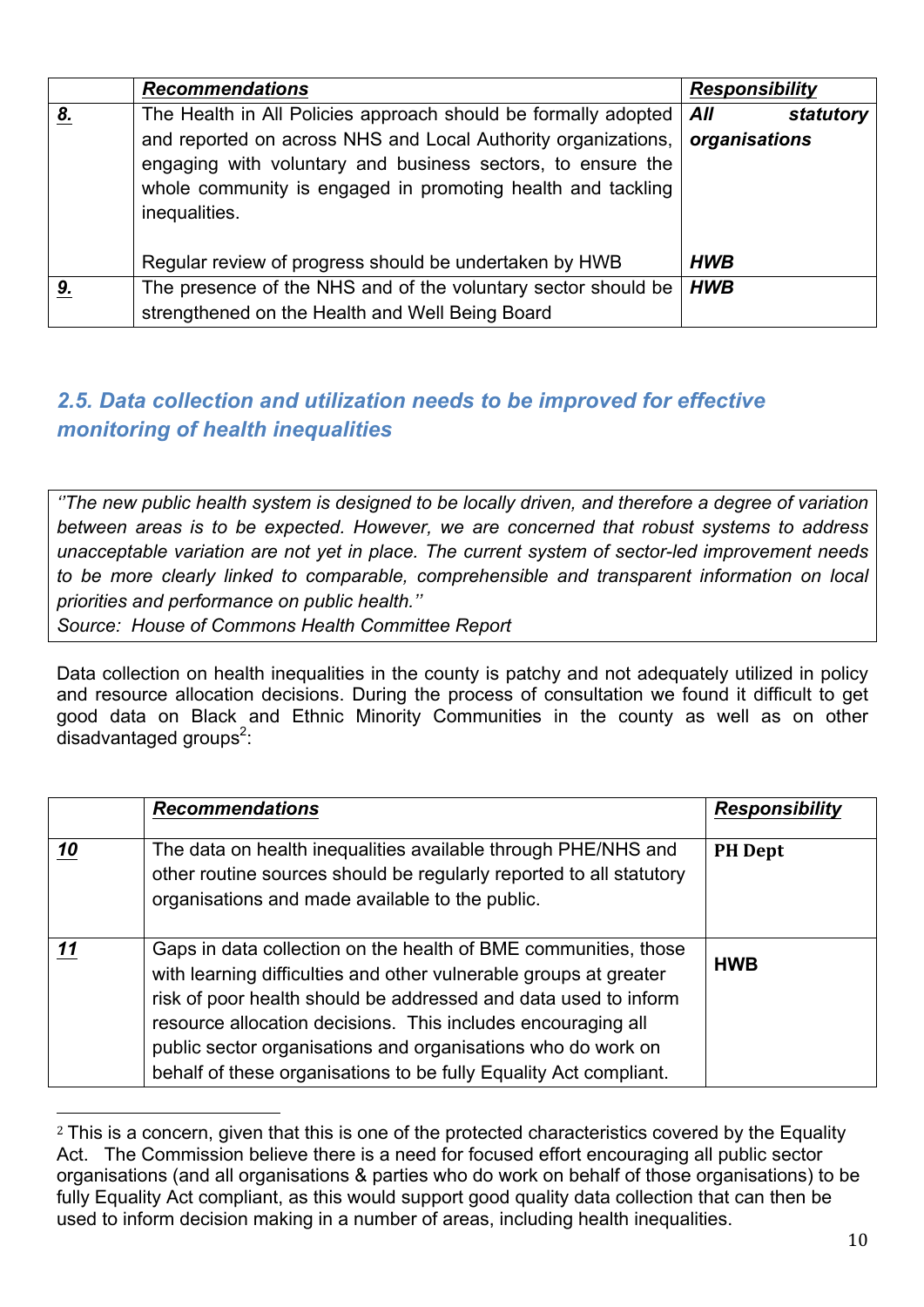## **Section 3: Cross cutting themes**

When considering evidence across the lifecourse it became apparent that there were common themes which needed to be holistically addressed in efforts to reduce health inequalities .[see Figure 1]

#### **3.1 Access**

#### *a. Better Access to financial advice :*

Greater attention needs to be given to the wider arrangements for referring people to benefits advice programmes, as part of a sustained programme of activity which aims to improve financial situations, address debt, and promote financial inclusion.

|     | <b>Recommendations</b>                                                              | <b>Responsi</b> |
|-----|-------------------------------------------------------------------------------------|-----------------|
| 12. | Benefits Advice should be available in all health settings, including GPs   CCG/NHS |                 |
|     | networked into local areas to support CABs                                          | <b>Partners</b> |
| 13  | A sub group working on income maximization should be established, and   HWB         |                 |
|     | asked to report back to the HWB/CCG within a year                                   |                 |
| 14. | District Councils should be approached to seek matched funding, <i>HWB</i>          |                 |
|     | dependent on existing contribution                                                  |                 |

#### *b. Better access to services*

All service providers need to ensure that services are as responsive as possible. For example, discharge arrangements from NHS care need to be appropriately tailored for people who are homeless. Services need to be sensitive to the cultural norms and beliefs of patients from minority ethnic communities.

|    | <b>Recommendation</b>                                                                                                                                                                                                                                                         | <b>Responsibility</b> |
|----|-------------------------------------------------------------------------------------------------------------------------------------------------------------------------------------------------------------------------------------------------------------------------------|-----------------------|
| 15 | Indicators in the wider NHS performance framework should   NHS organisations<br>be utilized as part of routine monitoring for NHS organisations<br>to yield useful, if limited, insights into inequalities and provide<br>a metric that can be measured to assess progress in |                       |
|    | addressing inequalities.                                                                                                                                                                                                                                                      |                       |

#### **3.2 Housing and health**

# *a.Better access to secure, affordable, decent accommodation for Oxfordshire residents*

There is a growing body of evidence showing a correlation between poor housing and ill health. Warm, dry secure accommodation is associated with better health outcomes.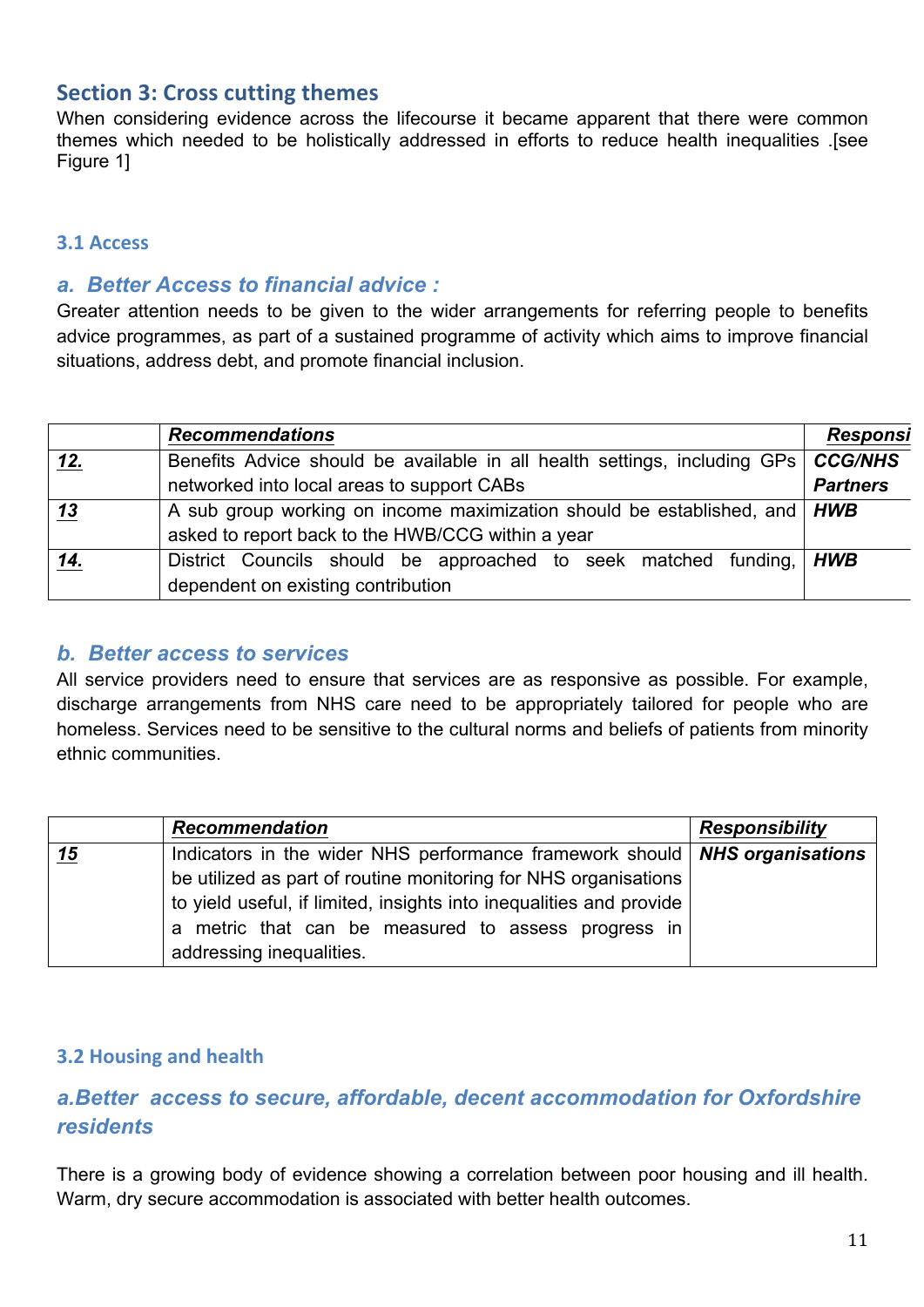|     | <b>Recommendations</b>                                                                                                                                                                                                                                                                                                                                                                                                                                                                                                                            | <b>Responsibility</b>                                                                                 |
|-----|---------------------------------------------------------------------------------------------------------------------------------------------------------------------------------------------------------------------------------------------------------------------------------------------------------------------------------------------------------------------------------------------------------------------------------------------------------------------------------------------------------------------------------------------------|-------------------------------------------------------------------------------------------------------|
| 16. | Public agencies, universities and health partners should work together<br>to develop new models of funding and delivery of affordable homes for<br>a range of tenures to meet the needs of vulnerable people and key<br>workers.<br>Specifically, public agencies should work together to maximise the<br>potential to deliver affordable homes on public sector land, including<br>provision of key worker housing and extra care and specialist housing<br>by undertaking a strategic review of public assets underutilized or lying<br>vacant. | <b>Public</b><br>agencies,<br>universities<br>and health<br>partners<br><b>Public</b><br>agencies/HWB |
| 17. | Consideration should given to the potential of social prescribing for<br>improving the health and wellbeing of Oxfordshire residents,<br>addressing health inequalities in particular, and learning from other<br>areas.                                                                                                                                                                                                                                                                                                                          | <b>HWB/CCG</b>                                                                                        |

'Fuel poverty' affects people of all ages and in all types of housing. Having a poorly heated home shows itself in greater incidence of respiratory disease, allergies, asthma and risk of hypothermia. Excess winter deaths are directly related to poor energy efficiency in houses. Rates of fuel poverty in Oxfordshire are unacceptably high .

| <u>18</u> | In 2014 9.1% of households were fuel poor . This should be reduced in $\parallel HWB$ |  |
|-----------|---------------------------------------------------------------------------------------|--|
|           | line with the targets set by the Fuel Poverty Regulations of 2014.                    |  |

#### **3.3** Action to reduce the harms of Homelessness

Homeless people experience severe health inequalities with an average life expectancy of some 30 years less than the rest of the population  $\binom{X^{ii}}{b}$ . They often suffer from tri-morbidities: the combination of poor physical health, poor mental health and substance misuse, with poor health as both a cause and an outcome of sleeping rough. In general, homeless people experience significant barriers in accessing services to support their health, requiring extra support to access routine and acute services.

Phased changes in the funding allocations for housing related support are expected to have a significant impact on the availability of accommodation for single homeless people across the county. We would encourage the District and County Councils to continue to work together to find a solution, which will ensure this already vulnerable population are not further disadvantaged and to regularly report on progress to the Health and Wellbeing Board.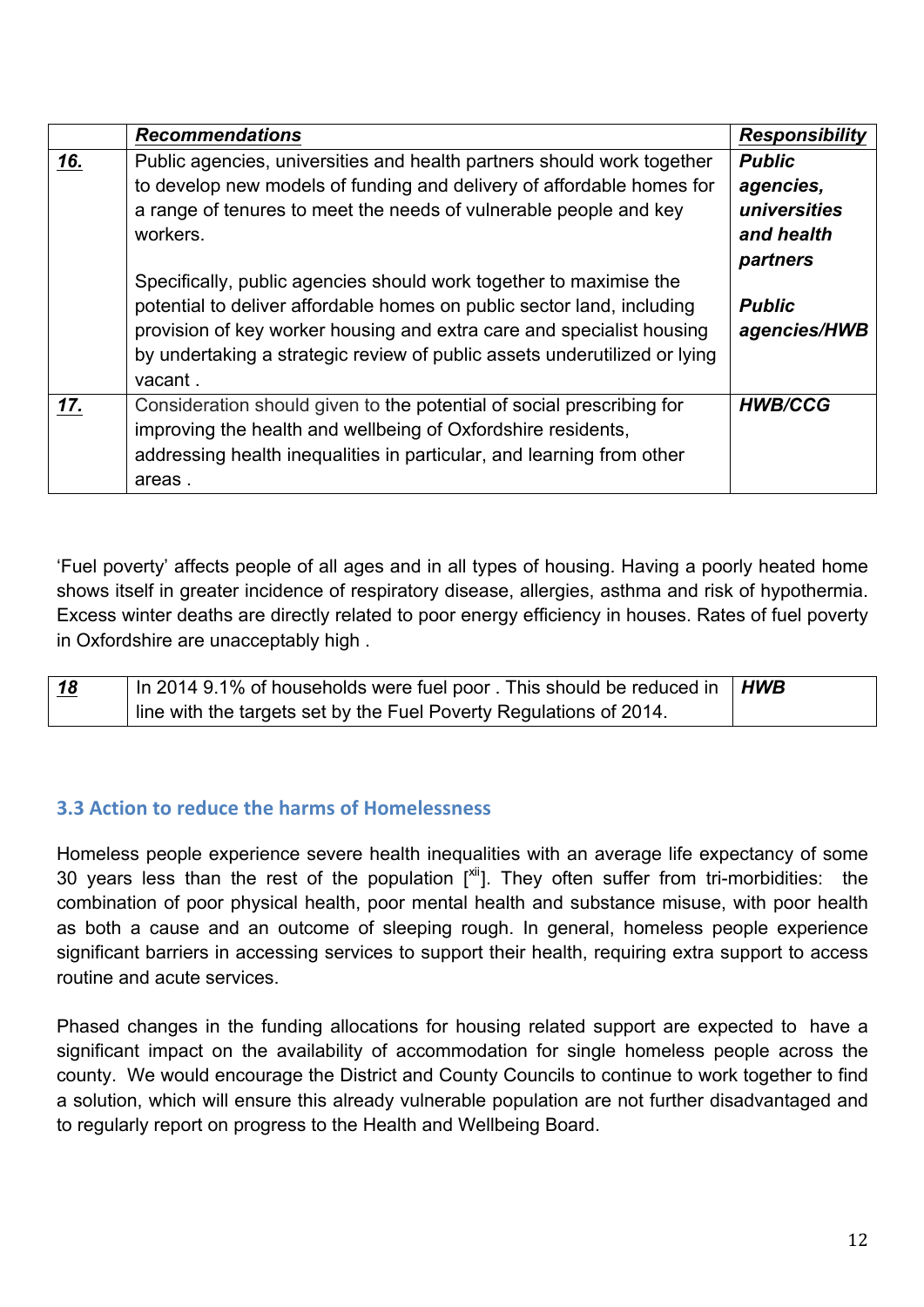|     | <b>Recommendations</b>                                                                                                                                                                                                                                                                                                                                                                                                              | <b>Responsibility</b> |
|-----|-------------------------------------------------------------------------------------------------------------------------------------------------------------------------------------------------------------------------------------------------------------------------------------------------------------------------------------------------------------------------------------------------------------------------------------|-----------------------|
| 19. | All public authorities are encouraged to continue their collaboration and   HWB<br>invest in supporting rough sleepers into settled accommodation, analysing<br>the best way of investing funding in the future.<br>Homelessness pathways should be adequately resourced and no cut in<br>resources made with all partners at the very least maintaining in real terms<br>the level of dedicated annual budget for housing support. |                       |
| 20. | The numbers of people sleeping rough in Oxfordshire should be actively                                                                                                                                                                                                                                                                                                                                                              | <b>HWB</b>            |
|     | monitored and reduced.                                                                                                                                                                                                                                                                                                                                                                                                              |                       |

## **3.4 Rurality: reduce the health harms associated with rurality**

Oxfordshire is a rural county, with approximately 50% of its population living in small settlements of less than 10,000 people. Health services such as major and community hospitals, out of hours GP services and ambulance services can be more difficult for village based residents to access, with limited or non existent public transport. For older people in particular, with limited access to public transport or poor mobility, rural living can have a negative impact on health and wellbeing, and isolation and loneliness diminish their well being.

|     | <b>Recommendations</b>                                                         | <b>Responsibility</b> |
|-----|--------------------------------------------------------------------------------|-----------------------|
| 21. | An integrated community transport strategy should be developed <sup>xill</sup> | <b>District and</b>   |
|     |                                                                                | County                |
|     |                                                                                | <b>Councils</b>       |
| 22. | A digital inclusion strategy, which explicitly targets older people living in  | <b>STP</b>            |
|     | rural communities should be developed and the % of older people over 65        |                       |
|     | with access to on line support regularly reported                              |                       |
| 23. | Reports of isolation and loneliness in older people/people suffering from      | <b>DPH</b>            |
|     | dementia in rural areas should be collated and monitored on an annual          |                       |
|     | basis with a reduction achieved year on year utilizing advice in               |                       |
|     | http://www.ageuk.org.uk/documents/en-gb/for-                                   |                       |
|     | professionals/evidence review loneliness and isolation.                        |                       |
| 24. | The recommendations from the DPH annual report should be                       | <b>DPH</b>            |
|     | implemented and monitored.                                                     |                       |

#### **3.5 Supporting vulnerable populations**

## *a. Improving access to services for Refugees*

The Commission heard evidence on the health needs of refugees and migrants, including detainees in Campsfield House and agreed that special consideration should be given to the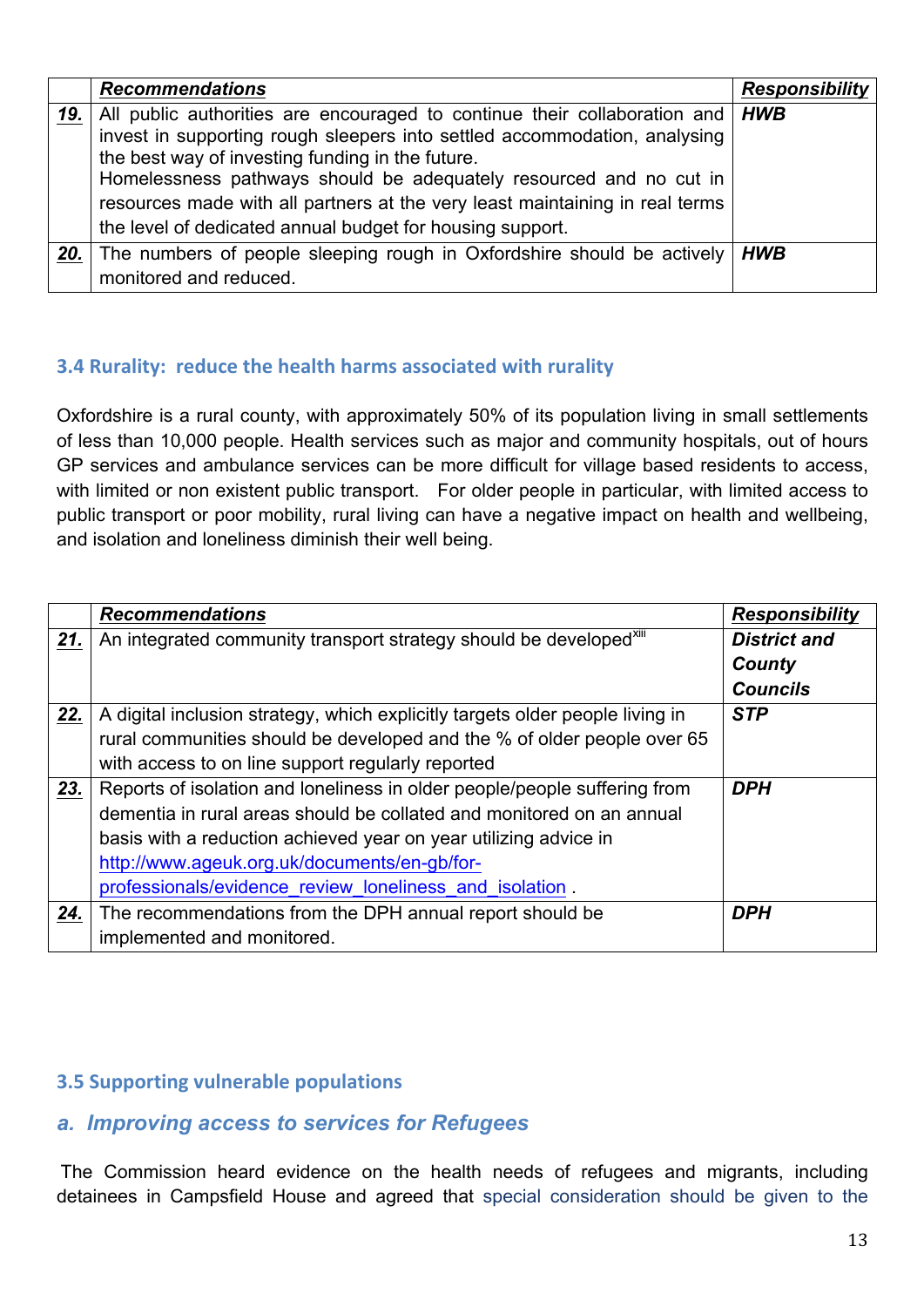needs of migrant families and refugees. Evidence to the Commission noted that this support needs to be kept under review,

|     | <b>Recommendations</b>                                                                                                                                                                                                                                                                                                                              | <b>Responsibility</b> |
|-----|-----------------------------------------------------------------------------------------------------------------------------------------------------------------------------------------------------------------------------------------------------------------------------------------------------------------------------------------------------|-----------------------|
| 25. | Funding for locally enhanced services for refugees and asylum-seekers   HWB<br>should be made available to all GP practices, with the expectation that<br>funding for this service would primarily be drawn on by practices seeing<br>large numbers of refugees and asylum seekers.                                                                 |                       |
| 26. | Outreach work in communities with high numbers of refugees, asylum   HWB<br>seekers and migrants, should be actively supported and resources<br>maintained, if not increased, especially to the voluntary sector, to improve<br>access to the NHS, face to face interpretation /advocacy and awareness<br>raising amongst health care professionals |                       |

## *b. Improving access to Throughcare provision for prisoners*

Prisoners, and ex- prisoners are a vulnerable ethnically diverse population, with a constantly moving and increasingly ageing population adding further complexity. A recent study has suggested that offenders are more likely to smoke, misuse drugs and/or alcohol, suffer mental health problems, report having a disability, self-harm, attempt suicide and die prematurely compared to the general population.  $\textsf{I}^{\textsf{xiv}}\textsf{]}$ 

|    | Recommendation                                                                                                                                               | <b>Responsibility</b> |
|----|--------------------------------------------------------------------------------------------------------------------------------------------------------------|-----------------------|
| 27 | Robust pathways to community services for community <b>HWB</b><br><sup>1</sup> rehabilitation (including Community Rehabilitation Companies) <sup>3</sup> on |                       |
|    | release, particularly for short term offenders, need to be developed                                                                                         |                       |

## **3.6 Lifestyle factors: Physical and Social well being:**

 

The importance of lifestyle as a contributor to health is well known, and the Annual Reports of the Director of Public Health have sequentially described trends and targets which will not be repeated

<sup>&</sup>lt;sup>3</sup> **Community Rehabilitation Company** (CRC) is the term given to a private-sector supplier of Probation and Prison-based rehabilitative services for offenders in England and Wales. A number of CRCs were established in 2015 as part of the Ministry of Justice's (MoJ) Transforming Rehabilitation (TR) strategy for the reform of offender rehabilitation.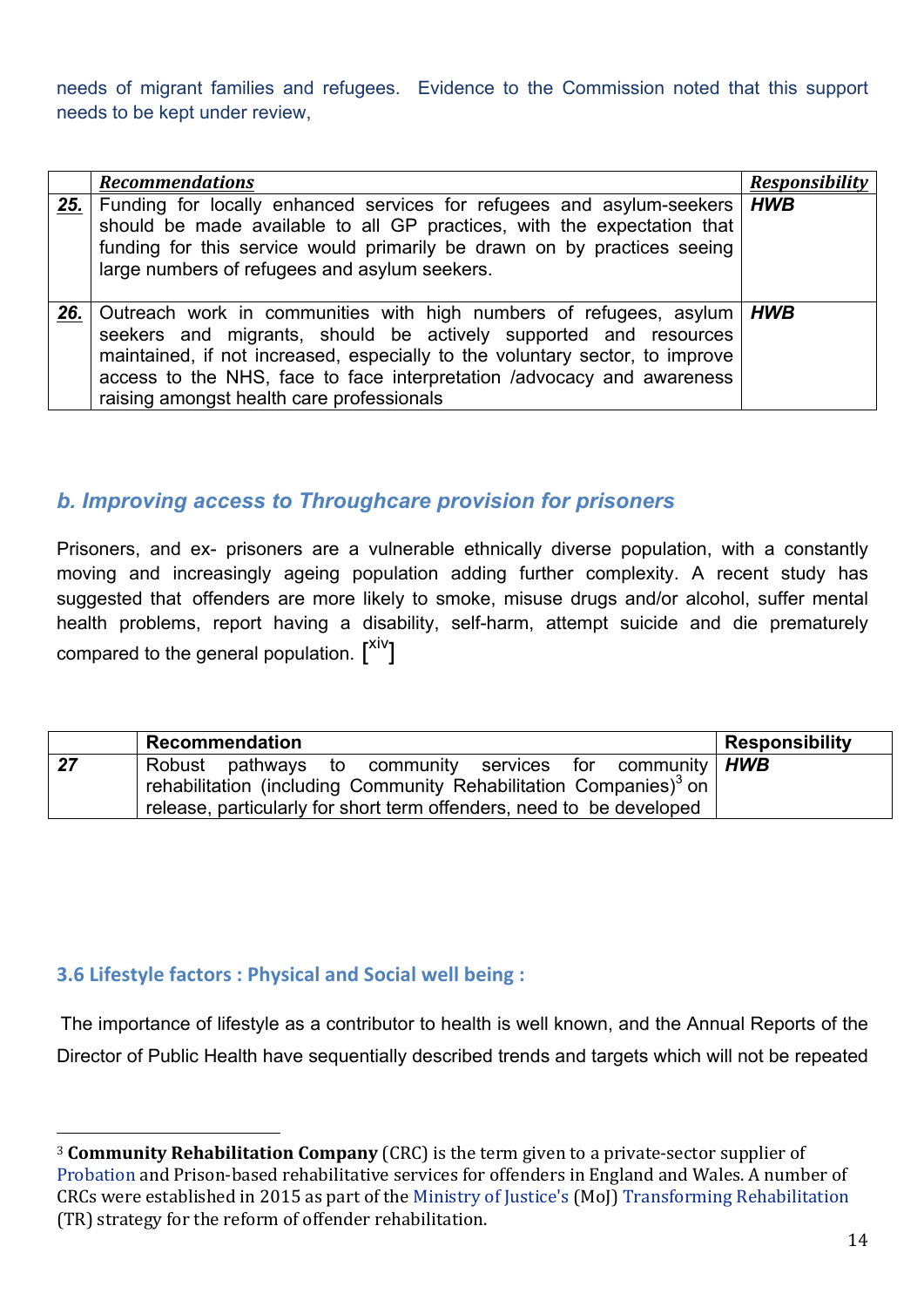in this report [see https://www.oxfordshire.gov.uk/cms/content/oxfordshire-public-health ]. However, we wish to recommend some specific actions:

# *a. Physical activity :*

The health benefits of physical activity are well documented: providing help with weight control, reducing the risk of chronic disease and improving mental health. In Oxfordshire, 41.6% of people participate in sport at least once a week, but disabled people, people over the age of 55 and people from lower socio-economic groups are less likely to participate.

|     | <b>Recommendation</b>                                                                       | <b>Responsibility</b> |
|-----|---------------------------------------------------------------------------------------------|-----------------------|
| 28. | A set of Oxfordshire-grounded targets for increasing activity should be                     | <b>HWB</b>            |
|     | developed, targeting people living in deprived areas, older people, and                     |                       |
|     | vulnerable groups.                                                                          |                       |
| 29. | Continuing investment and coordination of existing initiatives should be $\mathsf{P}H$ Dept |                       |
|     | maintained supported by social marketing and awareness-raising of the                       |                       |
|     | benefits of physical activity to targeted populations.                                      |                       |
| 30. | The county should :                                                                         | <b>PH Dept</b>        |
|     | monitor and increase the number of disabled people participating in                         |                       |
|     | regular physical activity                                                                   |                       |
|     | achieve a measurable decrease in inactivity and in parallel an increase                     |                       |
|     | in mental well-being measures, measured using the Active People                             |                       |
|     | Survey and Health Survey for England datasets                                               |                       |
|     | demonstrate and increase a narrowing of the gap between the less                            |                       |
|     | socioeconomically privileged groups and the norm.                                           |                       |

# *b. Smoking*

Smoking is the single greatest cause of preventable illness and premature death in the UK. In Oxfordshire local figures show a current overall smoking prevalence of 15.5 but amongst routine and manual groups this rate rises to 30.6%.

|     | <b>Recommendation</b>                                                              | <b>Responsibility</b> |
|-----|------------------------------------------------------------------------------------|-----------------------|
| 31. | Better data should be collected on smoking rates in different population   PH Dept |                       |
|     | groups including pregnant women, people with mental health problems,               |                       |
|     | people in manual or routine occupations and other vulnerable groups to             |                       |
|     | ensure that , in addition to lowering the overall rates of smoking, the            |                       |
|     | inequalities gap between these groups and others is reduced.                       |                       |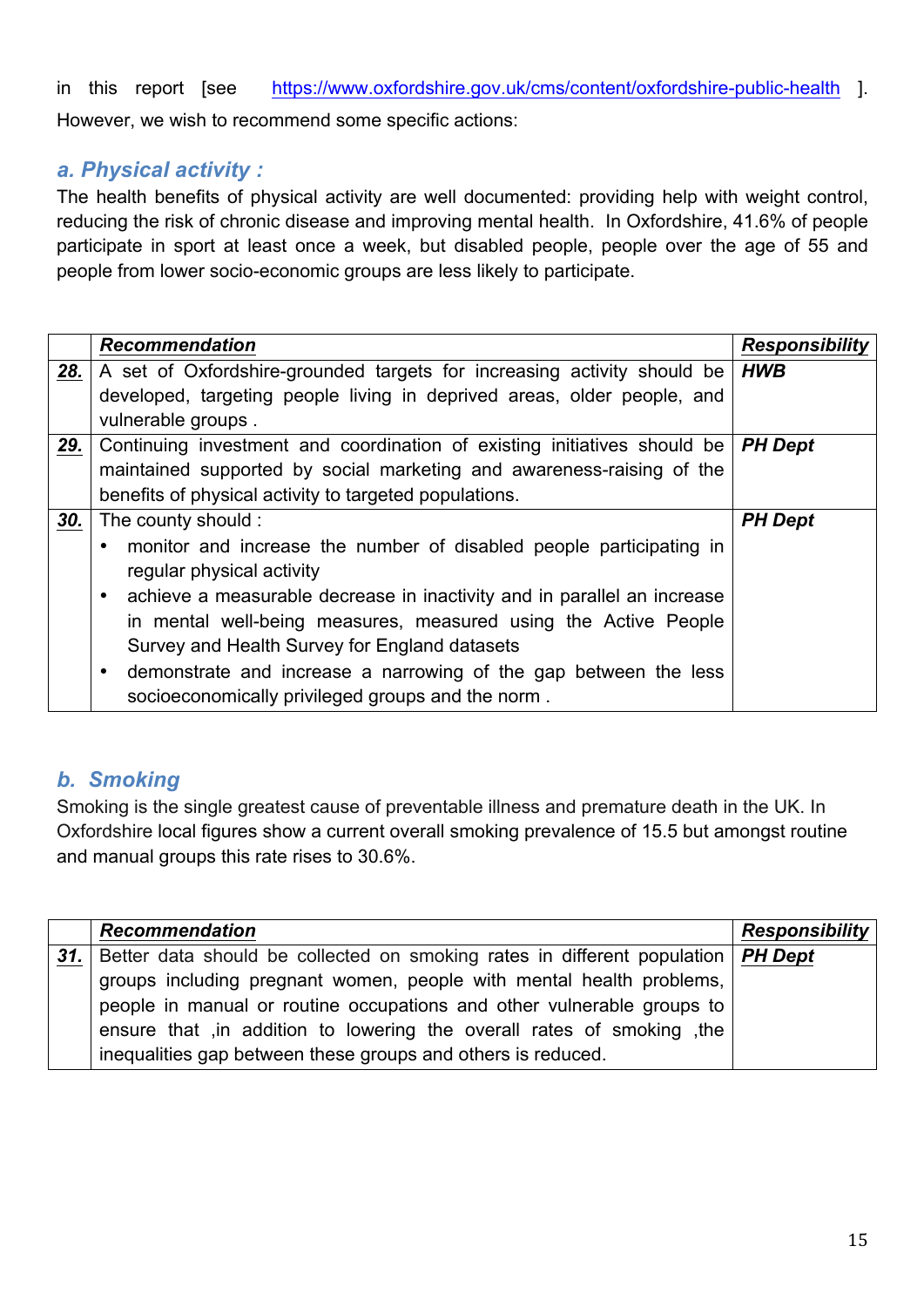# *c. Alcohol and drugs*

#### *C1. Alcohol:*

Alcohol is more affordable and available than at any time in recent history. While most people who drink do so without causing harm to themselves or others, there is a strong and growing evidence base for the harmful impact that alcohol misuse can have on individuals, families and communities in Oxfordshire.

|     | <b>Recommendation</b>                                                      | <b>Responsibility</b> |
|-----|----------------------------------------------------------------------------|-----------------------|
| 32. | An alcohol liaison service should be developed in the OUHT                 | <b>NHS</b>            |
| 33. | A targeted project should be developed which aims to reduce drinking in    | <b>PH Dept</b>        |
|     | middle aged people living in deprived areas                                |                       |
| 34. | Building on experience from Wantage, Community Alcohol Partnerships        | <b>PH Dept</b>        |
|     | should be established across the county to address the problems of         |                       |
|     | teenage drinking, particularly in Banbury as A&E data shows high numbers   |                       |
|     | of under 18s attending the Horton ED for alcohol related reasons. [The     |                       |
|     | partnership model brings retailers, schools, youth and other services      |                       |
|     | together to reduce under age sales and drinking.]                          |                       |
| 35. | Support and develop schools interventions including support given to       | <b>HWB</b>            |
|     | school health nurses as well as services such as those run by The Training |                       |
|     | Effect to increase capacity of young people to choose not to misuse        |                       |
|     | substances.                                                                |                       |

#### *C2 . Drugs*

National data shows that people who misuse drugs and their families are most likely to live in socially deprived circumstances at the bottom end of the social gradient. Their needs are a fundamental health inequalities challenge. Yet there is no prevalence data for drug use, as such, as nobody knows exactly how many people are using illegal substances. This does not detract from the need to maintain and if necessary increase support to drug users and their families to meet their needs. Evidence available on Novel Psychoactive Substances [legal highs] suggests agencies also need support to develop a model of care

|     | <b>Recommendations</b>                                                           | <b>Responsibility</b> |
|-----|----------------------------------------------------------------------------------|-----------------------|
| 36  | Resources in the public health budget should be maintained to provide            | <b>HWB</b>            |
|     | services and support for drug misusers and their families                        |                       |
| 37. | School based initiatives should be promoted for all age groups                   | <b>HWB</b>            |
| 38. | Policy and action should be targeted to continue to address                      | <b>HWB</b>            |
|     | the rates of successful completion of drug treatment in non opiate users         |                       |
|     | the rate of parents in drug treatment                                            |                       |
|     | the rate of people in substance abuse programmes who inject drugs                |                       |
|     | who have received a hep C vaccination                                            |                       |
|     | the rate of children facing a fixed period of exclusion due to<br>$\blacksquare$ |                       |
|     | drugs/alcohol use                                                                |                       |
|     | NPS use                                                                          |                       |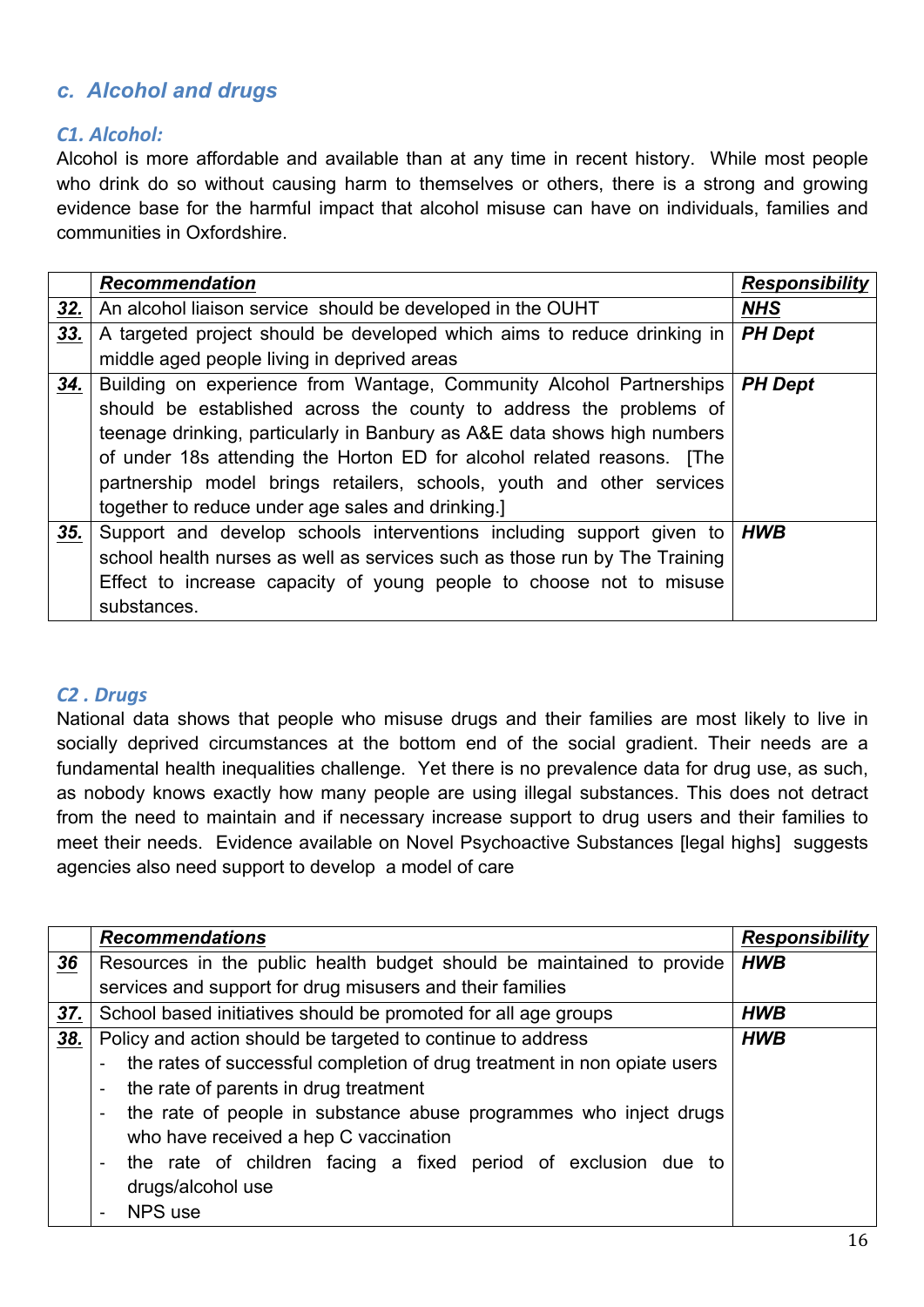#### **3.7 Mental health**

Many people with mental health problems also suffer poor physical health and impoverished social conditions. Addressing their needs will reduce health inequalities within the county. Oxfordshire has one of lowest spends per weighted capita for mental health (FYFV) and did not increase the % allocation of funds to mental health in line with total increased allocation in funding. It has a higher than average excess under 75 mortality rate in adults with serious mental illness

|    | <b>Recommendations</b>                                                                                                                                                                                                                                  | <b>Responsibility</b> |
|----|---------------------------------------------------------------------------------------------------------------------------------------------------------------------------------------------------------------------------------------------------------|-----------------------|
| 39 | The under provision of resources for Mental health services should urgently<br>be addressed                                                                                                                                                             | <b>CCG</b>            |
| 40 | The implementation of the Five Year Forward Strategic View of mental   CCG/OH<br>health services for the county should explicitly state how it is addressing<br>health inequalities and how additional resources have been allocated to<br>reduce them. |                       |

# **Section 4. Life course actions:**

Future health inequalities are, to a large extent, determined from a child's earliest years, including its intrauterine development. This is due to biological factors as well as life circumstances. Early responses to what is happening shape future physical and psychological functioning, supporting children to thrive, learn, adapt and form good future relationships. The first few years of life can be critical for readiness to learn, educational achievement and ultimately wealth and economic status, a strong predictor of future health and wellbeing.

## *A. Maternal health*

Evidence provided on perinatal mental health highlighted a significant gap: whilst Oxfordshire has a local pathway for mental health services, there is no service or access for women with severe mental illness and personality disorders, although such services are being developed in other parts of the region.

| <b>Recommendation</b>                                                               | <b>Responsibility</b> |
|-------------------------------------------------------------------------------------|-----------------------|
| 41. Perinatal mental health should be a priority with appropriate investment to CCG |                       |
| improve access to perinatal mental health services across Oxfordshire               |                       |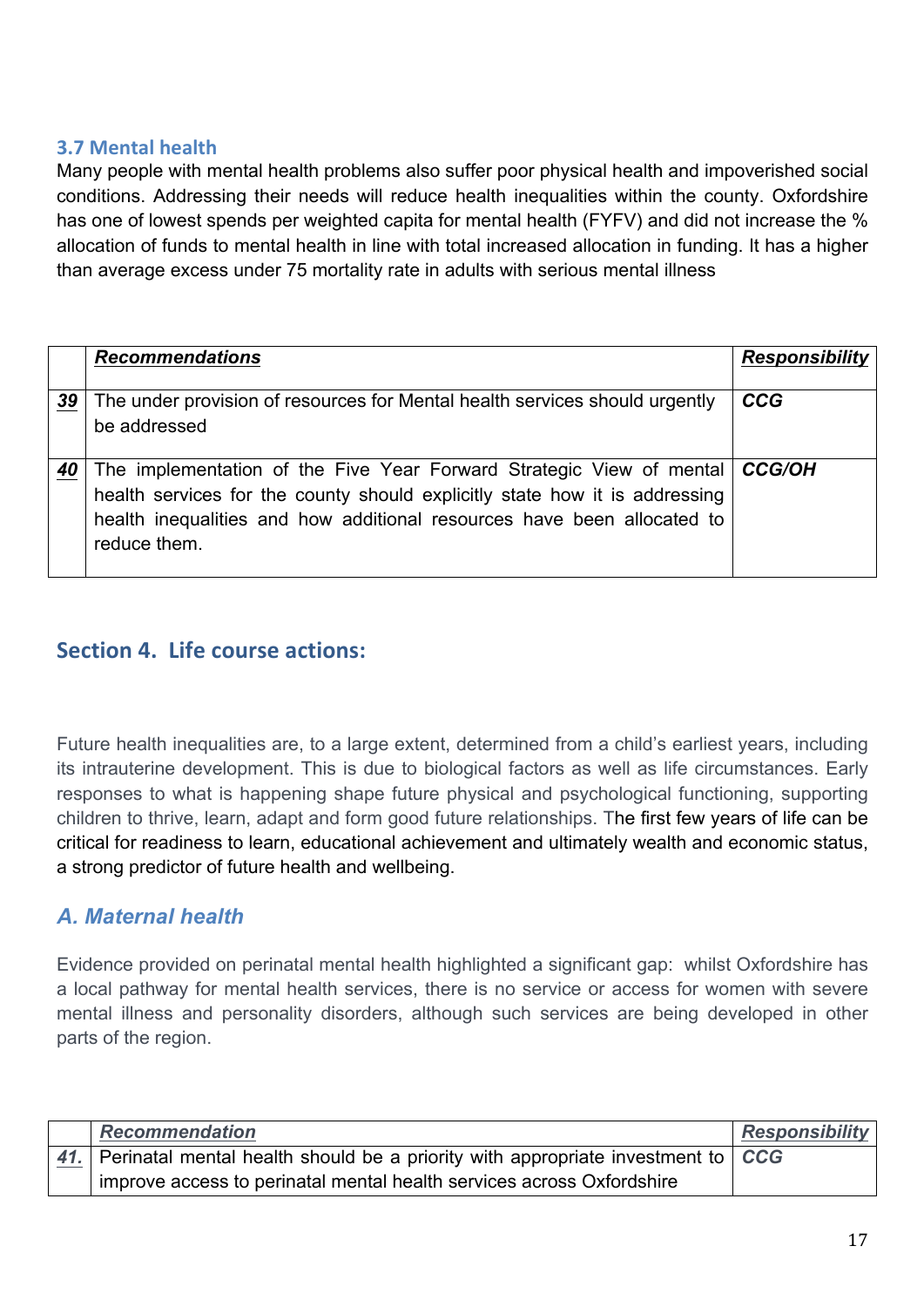#### *B. Children's health and wellbeing*

Evidence presented to the commission suggested that more needs to be done to ensure that children are given the best possible start in life, recognizing that family circumstances can and do make a difference to health outcomes.

Nutrition is an important foundation for good health – and challenges exist in ensuring access to affordable healthy food for all families with young children. Evidence provided to the Commission, which drew on The Trussell Trust's 2016 report data, suggests that food bank use is at a record high across the country**.** We interpolate from national data that 2.5% of the population of Oxfordshire accessed 2 emergency food parcels per person in the last year.

Education is an important factor in future health, and ensuring that children are ready for school entry, are adequately fed during their school days, attend school regularly and their achievement monitored are all important ways in which inequalities can be addressed. We recognize that there is much good work ongoing within the county in these areas.

|     | <b>Recommendations</b>                                                      | <b>Responsibility</b> |
|-----|-----------------------------------------------------------------------------|-----------------------|
| 42. | Use of food banks needs to be carefully monitored and reported to HWB       | <b>HWB</b>            |
| 43  | Child Health Profiles and other relevant routine data should routinely be   | <b>PH Dept</b>        |
|     | reported from the perspective of addressing factors which could reduce      |                       |
|     | health inequalities                                                         |                       |
| 44  | New and creative ways to work with schools, such as Oxford Academy,         | <b>HWB/CCG</b>        |
|     | should be explored and initiatives funded and evaluated through the         |                       |
|     | proposed CCG fund                                                           |                       |
| 45  | The current plans for closures of Children's Centres should be reviewed by  | <b>HWB</b>            |
|     | March 2017 to ensure prioritization of effective evidence-based investment  |                       |
|     | and good practice in early intervention for children and to ensure that the |                       |
|     | change of investment and resource allocation to young children and their    |                       |
|     | families does not disadvantage their opportunities especially for those     |                       |
|     | children & families from deprived areas and identified disadvantaged        |                       |
|     | groups                                                                      |                       |

#### **4.2 Living well :**

At every point in the adult's life there is an opportunity to improve health and wellbeing, prevent the development of new conditions, and minimize the impact of pre-existing conditions. Yet at this stage of the lifecourse, engagement with services is often minimal.

Being in work is good for health and economic productivity. The health of the workforce is an asset and programmes within workplaces as well as initiatives to reduce worklessness will contribute to reducing inequalities. The Commission heard of good examples both within the NHS and within the local corporate sector .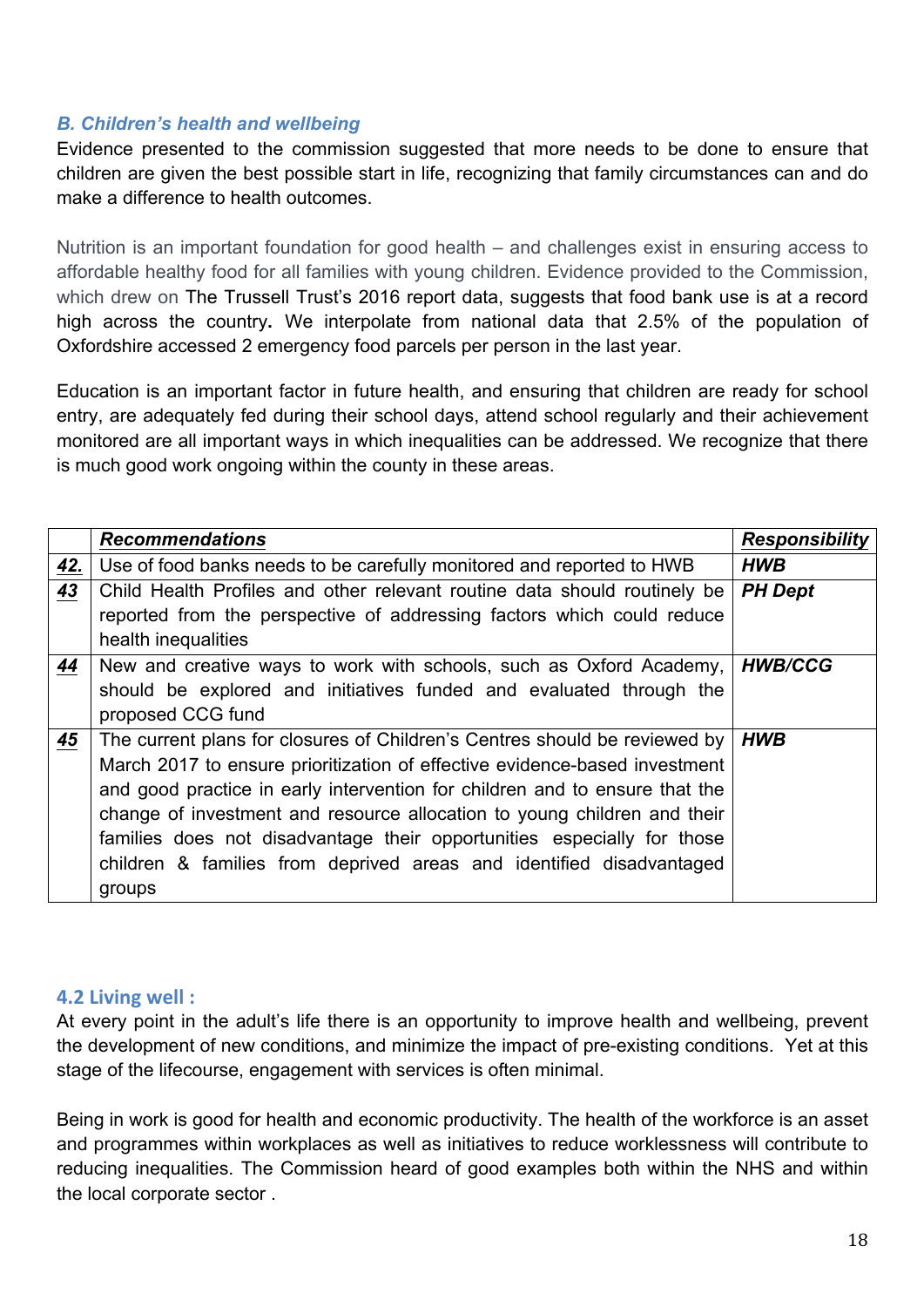Using the workforce race equality standard is a useful measure of discrimination, harassment and access to career progression.

The Commission recognized that amongst the adult population some groups were particularly vulnerable to health inequalities, particularly those with learning difficulties

|     | <b>Recommendations</b>                                                  | <b>Responsibility</b>    |
|-----|-------------------------------------------------------------------------|--------------------------|
| 46  | Resources should be committed to ensure that prevention and             | <b>CCG/NHS/HWB</b>       |
|     | lifestyle advice are embedded in all contacts with statutory service    |                          |
|     | providers and the opportunity taken to include advice about healthier   |                          |
|     | lifestyles and signpost support.                                        |                          |
| 47. | Promoting the health of those in work should be a priority and          | <b>HWB</b> and partners, |
|     | examples of good practice shared by establishing a county wide          | e.g. UNIPART             |
|     | network.                                                                |                          |
| 48  | The NHS workforce should engage in equity audit and race equality       | <b>NHS/STP</b>           |
|     | standards should be routinely reported                                  |                          |
|     |                                                                         |                          |
| 49  | The needs of adults with learning disabilities within the County should | <b>NHS/HWB</b>           |
|     | be reviewed in 2017 and targets set to reduce their health inequalities |                          |
|     |                                                                         |                          |

## **4.3 Ageing well**

With significant improvements in healthcare and lifestyles, an increasingly large percentage of our population is made up of people aged over 65 years old.[<sup>xv</sup>] Older people are increasingly likely to require support from adult social care and social isolation becomes an important factor in older people's mental health. There is much that can be done to maximise the potential of older adults and enable them to live as independently as possible in their own community, i.e. provision of seasonal flu vaccination, falls prevention activity, tackling fuel poverty, and community development projects to reduce social isolation, particularly for people living in rural communities. (Box 1) More needs to be done to promote integrated health and social care addressing  $\text{co}$  – morbidities, particularly recognizing that depression and low mental health are major predictors of institutionalization

## *Box 1: From DPH annual report in 2016*

1. Oxfordshire Clinical Commissioning Group and Oxfordshire County Council Adult Social Care Directorate should continue to plan explicitly for services for an increasing population of frail elderly people. Further integration of health and social care services should include this topic as a priority.

2. The Clinical Commissioning Group and NHS England should work with GP services to consider loneliness as a risk factor for disease and consider how affected individuals could be signposted to use local resources such as befriending services and lunch clubs.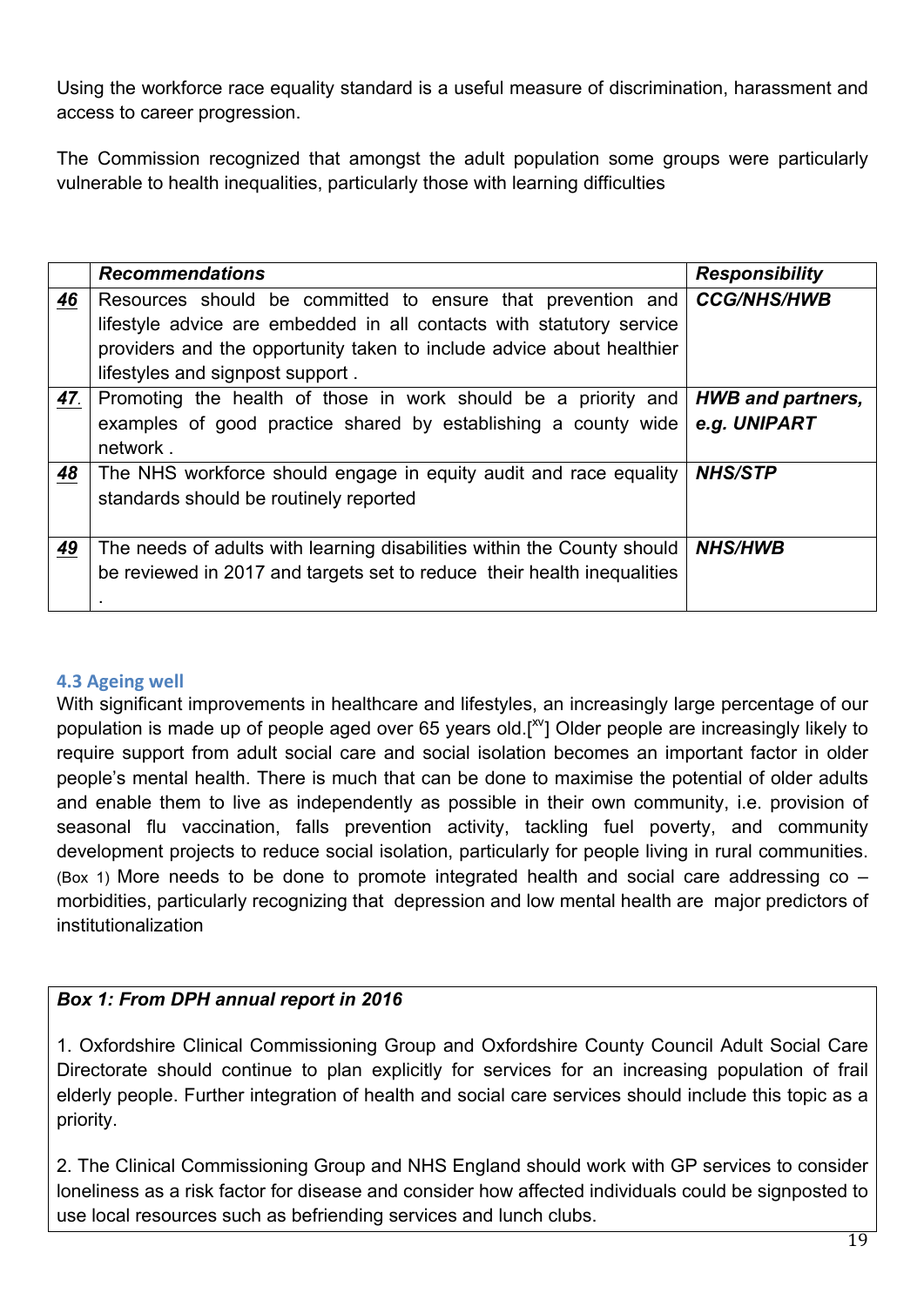3. The Oxfordshire Clinical Commissioning Group should continue to develop improved services for dementia as a priority.

4. Oxfordshire Clinical Commissioning Group, Oxfordshire County Council, Oxford University Hospitals Trust and Oxford Health Foundation Trust and NHS England should develop, as a priority, their joint work to collaborate in transforming the local health system. This is in order to provide new models of care closer to home, care focussed on prevention and early detection of disease, improved care for carers, prevention of hospital admission and speedy hospital discharge through improved community services, the modernisation of primary care and the funding of primary prevention services by the NHS.

5. Oxfordshire Adult Social Care Directorate should continue to analyse carefully the implementation of the Care Act and feed this information into future service planning.

6. The Director of Public Health should continue to commission NHS Health Checks and ensure that the offering and uptake of these services achieved by local GPs is kept at high levels. Poorly performing practices should be helped to improve the way Health Checks are delivered.

7. Oxfordshire Healthwatch should consider paying particular attention to dementia services and care for carers as part of their forward planning.

8.The Oxfordshire Health Overview and Scrutiny Committee should consider the issues raised in the care closer to home report carefully, and consider the issues raised in the DPH report, to ensure that proposals to re-shape services match demographic need and address health inequalities.

|            | <b>Recommendations</b>                                                                                                                                                                                                                                                                                                                                                                                                                                                                                                                                                                                                                                                                       | <b>Responsibility</b>        |
|------------|----------------------------------------------------------------------------------------------------------------------------------------------------------------------------------------------------------------------------------------------------------------------------------------------------------------------------------------------------------------------------------------------------------------------------------------------------------------------------------------------------------------------------------------------------------------------------------------------------------------------------------------------------------------------------------------------|------------------------------|
| 50.<br>51. | Health and social care systems should work together to agree how best to<br>bring together local services to produce a more coherent transition<br>between sectors when addressing inequalities, recognising that co-<br>morbidities are common in this age group, and that many older people are<br>acting as carers for their partners and family members.<br>Shared budgets for integrated care should be considered and how this fits<br>with the broader care packages available to older people. For example,<br>looking at how domiciliary care can be integrated into health and social<br>care more effectively, and what can be done to provide more robust<br>support for carers. | <b>HWB</b><br><b>CCG/HWB</b> |
| 52         | Support for carers, including their needs for respite care and short breaks,<br>should be supported with resources by all agencies                                                                                                                                                                                                                                                                                                                                                                                                                                                                                                                                                           | <b>DPH</b>                   |
| 53         | The recommendations from the 2016 DPH annual report are endorsed and                                                                                                                                                                                                                                                                                                                                                                                                                                                                                                                                                                                                                         | <b>HWB/OCC</b>               |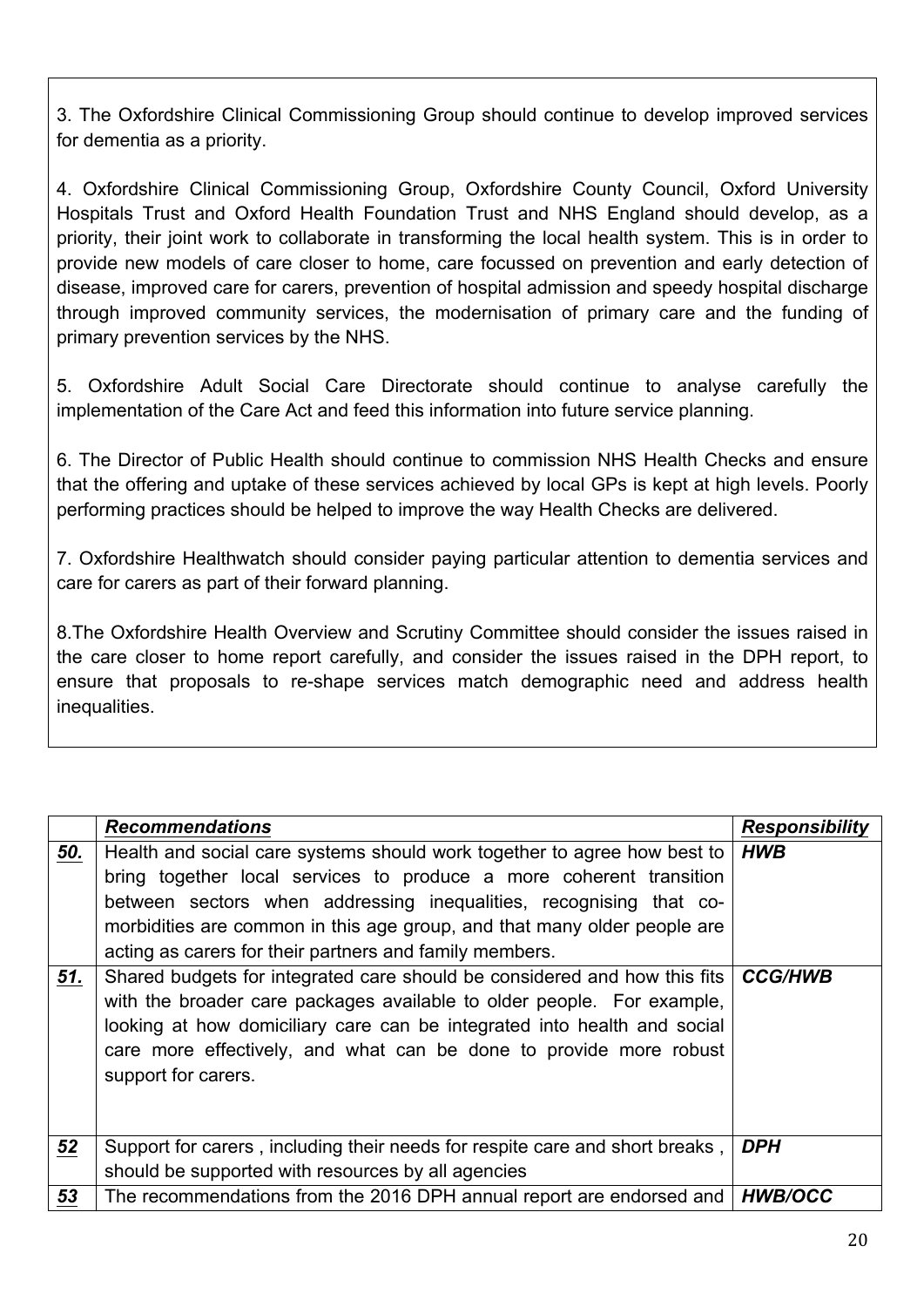|     | the Commission wishes to ensure they are targeted to reduce health              |                |
|-----|---------------------------------------------------------------------------------|----------------|
|     | inequalities and progress reviewed by HWB in 2017                               |                |
| 54. | Support for services and stimulation should be provided to older people,        | <b>CCG/HWB</b> |
|     | especially those living on their own to avoid isolation and loneliness          |                |
|     | especially amongst those with dementia and in rural areas                       |                |
| 55. | Strategic action should be taken to oversee increased access to support         | HWB/CCG        |
|     | for older people in disadvantaged and remote situations:                        |                |
|     | physically through a better coordinated approach to transport<br>$\circ$        |                |
|     | across NHS, local authority and voluntary/community sectors                     |                |
|     | digitally through a determined programme to enable the older old<br>$\circ$     |                |
|     | in disadvantaged situations to get online                                       |                |
|     | financially, through support to ensure older people, who are<br>$\circ$         |                |
|     | often unaware of their financial entitlements, are helped to                    |                |
|     | access the benefits they are entitled to claim.                                 |                |
|     |                                                                                 |                |
| 56  | Building on existing experience, support the further development of $HWE$       |                |
|     | Alzheimers friendly environments                                                |                |
| 57. | The current gap in provision of support for older people with mental health     | <b>HWB</b>     |
|     | needs other than dementia needs to be addressed urgently.                       |                |
| 58. | Promoting general health and wellbeing through a linked all ages approach       | <b>HWB/CCG</b> |
|     | to physical activity, targeting an increase in activity levels in the over 50s, |                |
|     | especially in deprived areas, using innovative motivational approaches          |                |
|     | such as 'Good Gym' and Generation Games                                         |                |

## **Section 5: Next steps**

The Commission has reviewed health inequalities in Oxfordshire and the many positive steps already being taken to care for the more vulnerable members of our community . Our objective has been to highlight that inequalities in health are unfair and unjust and that they need to be taken into account and action taken by all concerned with the health of our population.

The recommendations highlighted in this Headline report are more fully described and developed within the final report which will be presented to the Health and Well being Board in November 2016. Whilst it is easy to say that many of the structural elements of poverty and disadvantage are beyond the control of the county and its services it is also true to say that local action can make a difference. It is also easy to discount recommendations on the basis of poor financial data on costs and benefits of the recommendations, but this rigour is not applied to the commissioning of other routine services commissioned on a historical basis. We do know that addressing inequalities will save and improve lives for the most vulnerable in our communities and that gains will accrue over the lifetime of children who benefit from positive interventions .We also know that budgets are constrained, and we need to think creatively about how resources can be allocated or even reallocated.

The next steps for the Commission will be to promote the findings of the report and discussion of what can be achieved through local action . The areas for action can be reviewed using the tools produced by PHE to support local action (see above). Progress needs to be regularly reported to councils , NHS partners and the local population through the Health and Well Being Board.